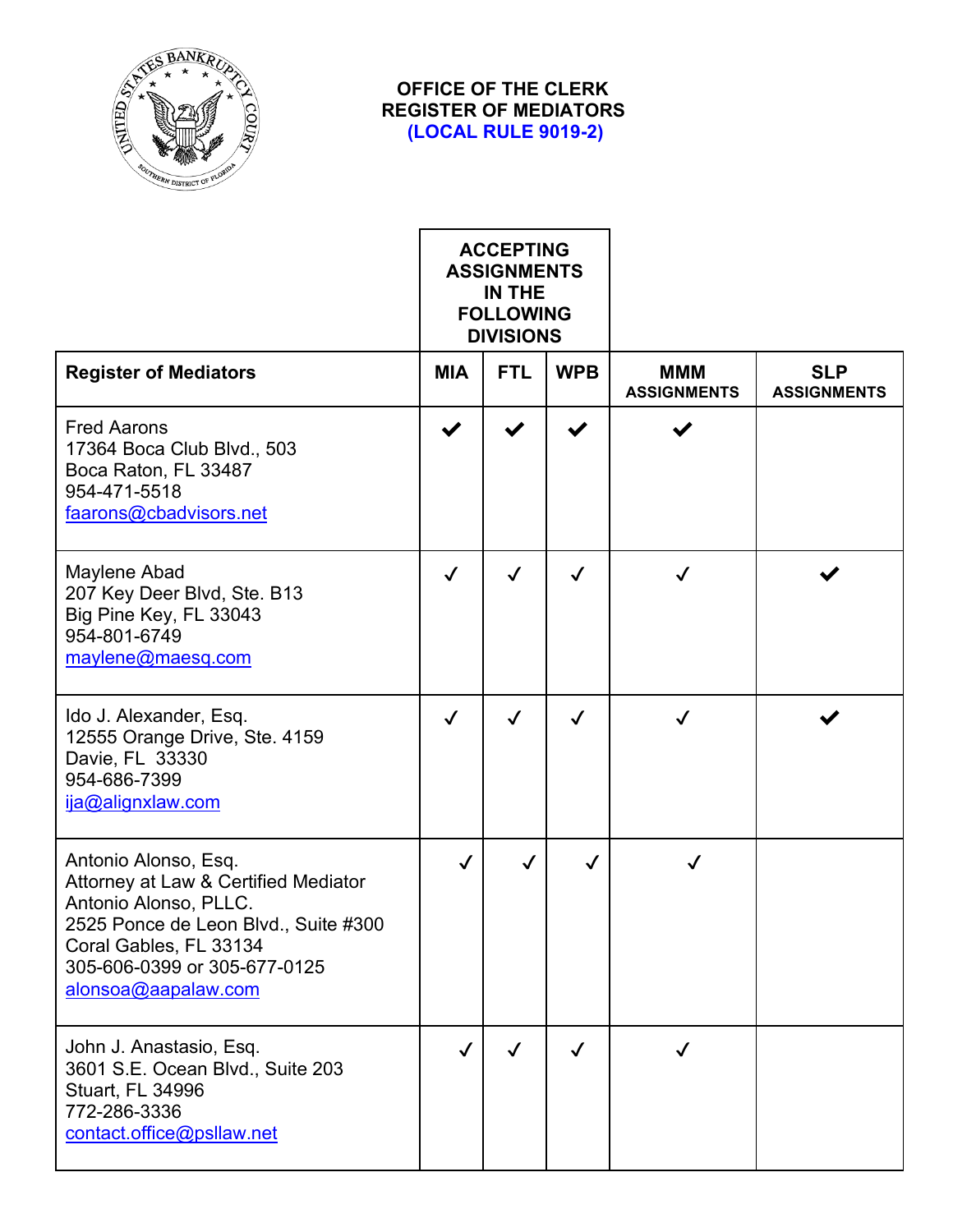|                                                                                                                                                                              | <b>ACCEPTING</b><br><b>ASSIGNMENTS</b><br>IN THE<br><b>FOLLOWING</b><br><b>DIVISIONS</b> |              |              |                                  |                                  |
|------------------------------------------------------------------------------------------------------------------------------------------------------------------------------|------------------------------------------------------------------------------------------|--------------|--------------|----------------------------------|----------------------------------|
| <b>Register of Mediators</b>                                                                                                                                                 | <b>MIA</b>                                                                               | <b>FTL</b>   | <b>WPB</b>   | <b>MMM</b><br><b>ASSIGNMENTS</b> | <b>SLP</b><br><b>ASSIGNMENTS</b> |
| Joel M. Aresty, P.A.<br><b>Board Certified</b><br><b>Business Bankruptcy Law</b><br>309 1 <sup>st</sup> Avenue S<br>Tierra Verde, FL 33715<br>305-899-9876<br>aresty@mac.com | $\checkmark$                                                                             | $\checkmark$ | $\checkmark$ |                                  |                                  |
| Ana C. Augusto<br>7951 SW 40 <sup>th</sup> Street<br>Suite 202<br>Miami, FL 33155<br>305-507-7655<br>info@augustolaw.com                                                     | $\checkmark$                                                                             | $\checkmark$ |              | $\checkmark$                     |                                  |
| Scott L. Baena<br>1450 Brickell Avenue, Suite 2300<br>Miami, FL 33131<br>305-350-2403<br>sbaena@bilzin.com                                                                   | $\checkmark$                                                                             | ✓            | $\checkmark$ |                                  |                                  |
| Deborah Baker<br>500 Australian Ave. South, Ste. 500<br>West Palm Beach, FL 33401<br>561-932-1677<br>info@professionalmediators.net                                          |                                                                                          |              | $\checkmark$ | $\checkmark$                     |                                  |
| Charles H. Bechert, III<br>901 E. Atlantic Blvd.<br>Pompano Beach, FL 33060<br>954-941-8363<br>emailservice@southfloridaattorney.com                                         | $\checkmark$                                                                             | $\checkmark$ | $\checkmark$ | √                                |                                  |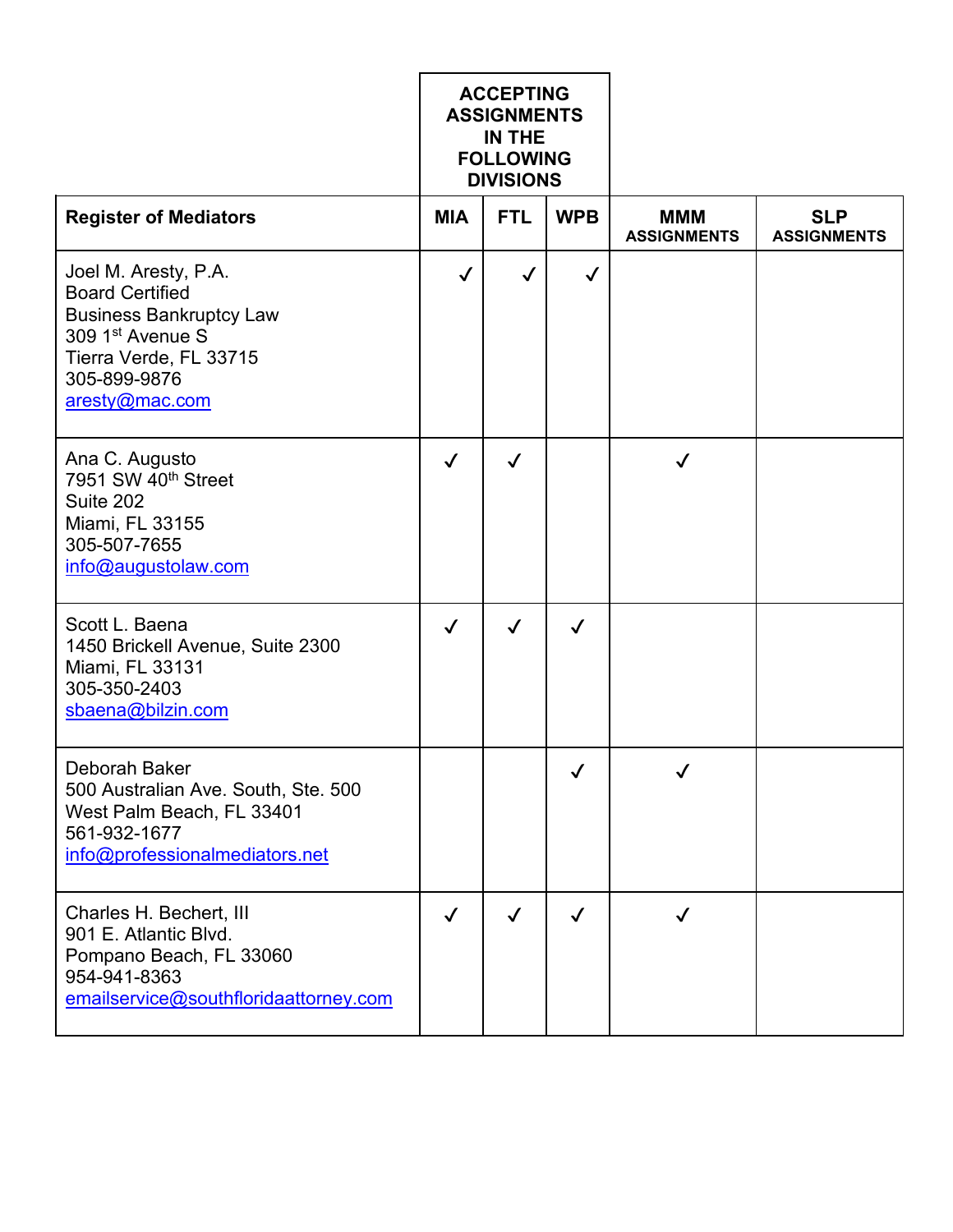|                                                                                                                                                                                                                                                           | <b>ACCEPTING</b><br><b>ASSIGNMENTS</b><br>IN THE<br><b>FOLLOWING</b><br><b>DIVISIONS</b> |              |              |                                  |                                  |
|-----------------------------------------------------------------------------------------------------------------------------------------------------------------------------------------------------------------------------------------------------------|------------------------------------------------------------------------------------------|--------------|--------------|----------------------------------|----------------------------------|
| <b>Register of Mediators</b>                                                                                                                                                                                                                              | <b>MIA</b>                                                                               | <b>FTL</b>   | <b>WPB</b>   | <b>MMM</b><br><b>ASSIGNMENTS</b> | <b>SLP</b><br><b>ASSIGNMENTS</b> |
| <b>Christopher Benjamin</b><br>19 W. Flagler Street, Suite 620<br>Miami, FL 33130<br>305-407-1179<br>cbenjamin@thebarrister.net                                                                                                                           | $\checkmark$                                                                             | $\checkmark$ | $\checkmark$ | ✓                                |                                  |
| Howard J. Berlin<br>Berger Singerman<br>1450 Brickell Avenue, Suite 1900<br>Miami, FL 33131-3453<br>305-714-4365<br>hberlin@bergersingerman.com                                                                                                           | $\checkmark$                                                                             | $\checkmark$ | ✓            |                                  |                                  |
| Bruce A. Blitman<br>Attorney at Law<br>Certified County, Family,<br>Circuit Mediator, Arbitrator, Umpire<br>12447 Aviles Circle<br>Palm Beach Gardens, FL 33418<br>954-646-1128 or 561-812-2953<br>www.facebook.com/BruceBlitmanEsq<br>BABMediate@aol.com | $\checkmark$                                                                             | $\checkmark$ | $\checkmark$ | $\checkmark$                     |                                  |
| Stacy H. Bressler<br>Law Office of Stacy Bressler<br>P.O. Box 121506<br>Fort Lauderdale, FL 33312<br>954-557-5526<br>sbressler@aol.com                                                                                                                    | J                                                                                        | ✓            | $\checkmark$ | ✓                                |                                  |
| Donna A. Bumgardner<br>7707 N. University Drive, #103<br>Tamarac, FL 33321<br>954-724-4366<br>donnabkclaw@aol.com                                                                                                                                         |                                                                                          | ✓            | ✓            |                                  |                                  |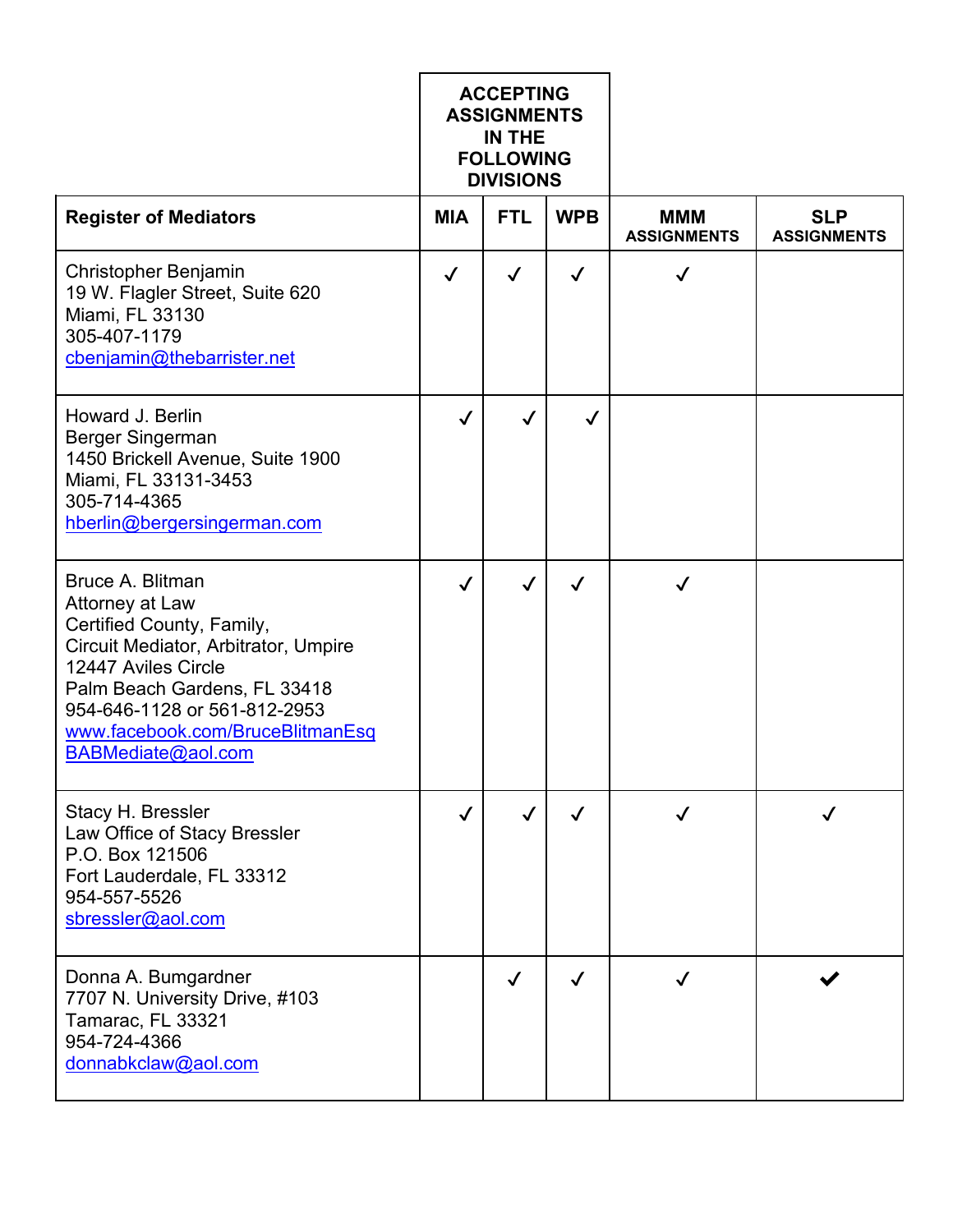|                                                                                                                                                       | <b>ACCEPTING</b><br><b>ASSIGNMENTS</b><br>IN THE<br><b>FOLLOWING</b><br><b>DIVISIONS</b> |              |              |                                  |                                  |
|-------------------------------------------------------------------------------------------------------------------------------------------------------|------------------------------------------------------------------------------------------|--------------|--------------|----------------------------------|----------------------------------|
| <b>Register of Mediators</b>                                                                                                                          | <b>MIA</b>                                                                               | <b>FTL</b>   | <b>WPB</b>   | <b>MMM</b><br><b>ASSIGNMENTS</b> | <b>SLP</b><br><b>ASSIGNMENTS</b> |
| Jacqueline J. Buyze<br>2430 Vanderbilt Beach Drive<br>Unit 108-181<br>Naples, FL 34109<br>239-404-6976<br>jbuyze@buyzemediation.com                   | $\checkmark$                                                                             | $\checkmark$ | $\checkmark$ | ✓                                |                                  |
| Annette E. Cannon<br>103-7th Terrace, Dilido Island<br>Miami Beach, FL 33139<br>305-613-2244<br>annettecannonpa@bellsouth.net                         | $\checkmark$                                                                             | $\checkmark$ |              | ✓                                |                                  |
| Francis L. Carter<br>Katz, Barron, Squitero, Faust<br>2699 S. Bayshore Drive, 7th Floor<br>Miami, FL 33133-5408<br>305-856-2444<br>flc@katzbarron.com | $\checkmark$                                                                             | $\checkmark$ | $\checkmark$ |                                  |                                  |
| Halina Cegielski, Esq.<br>H Legal Solutions, P.A.<br>812 SW Squire John's Lane<br>Palm City, FL 34990<br>954-647-4876<br>hcegielski@yahoo.com         | $\checkmark$                                                                             | ✓            | $\checkmark$ | ✓                                |                                  |
| Mark S. Chaet<br>1220 Sligh Blvd.<br>Orlando, FL 32806<br>407-228-4774<br>mchaetmd@gmail.com                                                          | $\checkmark$                                                                             | $\checkmark$ | $\checkmark$ |                                  |                                  |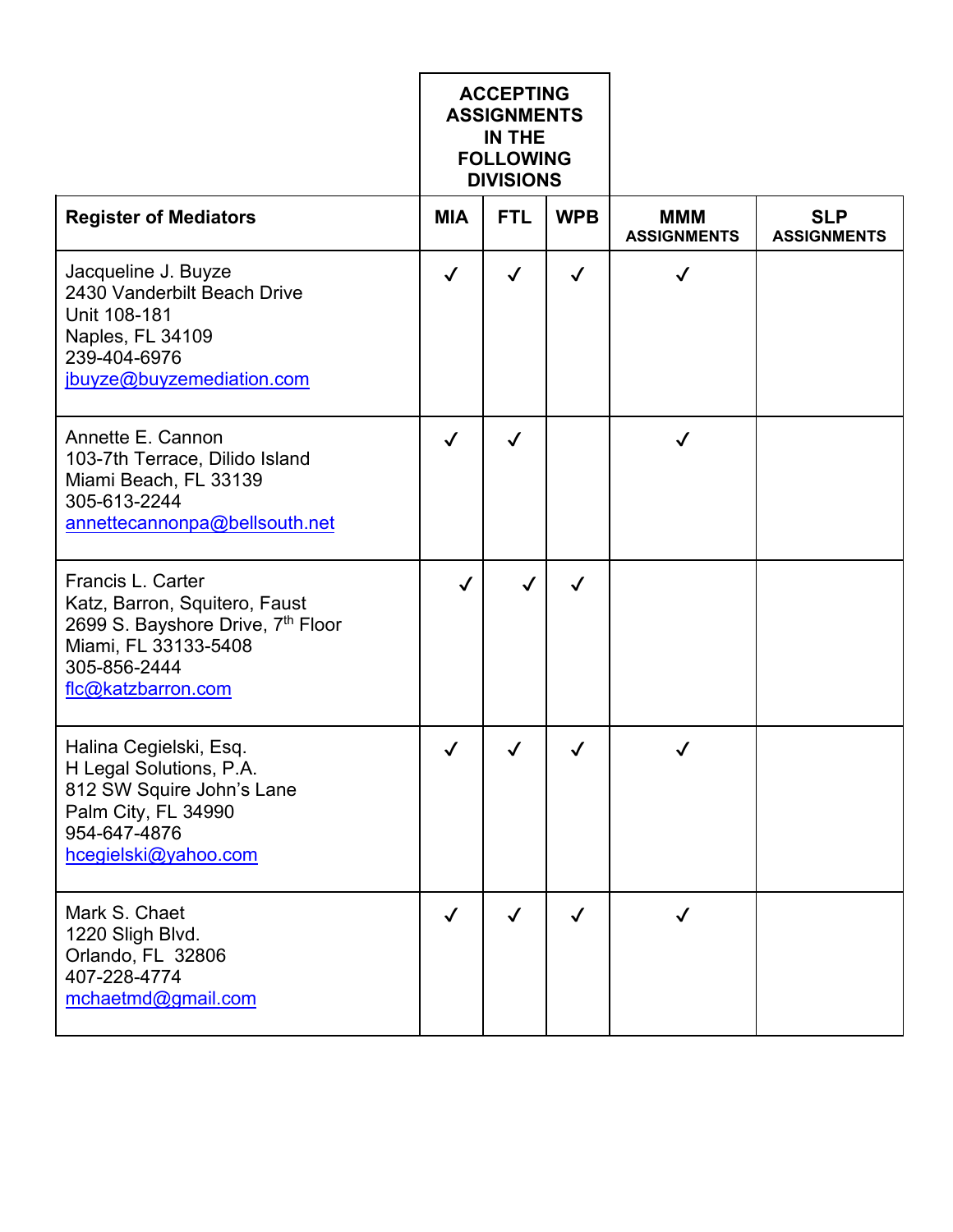|                                                                                                                                          | <b>ACCEPTING</b><br><b>ASSIGNMENTS</b><br>IN THE<br><b>FOLLOWING</b><br><b>DIVISIONS</b> |              |              |                                  |                                  |
|------------------------------------------------------------------------------------------------------------------------------------------|------------------------------------------------------------------------------------------|--------------|--------------|----------------------------------|----------------------------------|
| <b>Register of Mediators</b>                                                                                                             | <b>MIA</b>                                                                               | <b>FTL</b>   | <b>WPB</b>   | <b>MMM</b><br><b>ASSIGNMENTS</b> | <b>SLP</b><br><b>ASSIGNMENTS</b> |
| <b>Michael Eric Christiansen</b><br>1500 N. Federal Highway<br>Ft. Lauderdale, FL 33304<br>954-561-1711<br>mike@m-c-law.com              | $\checkmark$                                                                             | $\checkmark$ | $\checkmark$ | $\checkmark$                     |                                  |
| <b>Sarah Clasby Engel</b><br>2665 S. Bayshore Drive, Suite 440<br>Coconut Grove, FL 33133<br>786-235-8419<br>sarah@engel-firm.com        | $\checkmark$                                                                             | $\checkmark$ | $\checkmark$ | ✓                                |                                  |
| Ahpaly Coradin, Esq.<br>999 Brickell Avenue, Suite 820<br>Miami, FL 33131<br>305-421-1085<br>ahpaly@coradinlaw.com<br>www.coradinlaw.com | $\checkmark$                                                                             | ✓            | $\checkmark$ | $\checkmark$                     |                                  |
| James F. Crowder, Jr.<br>7705 SW 100th Street<br>Miami, FL 33156<br>305-279-5214<br>phibro@bellsouth.net                                 | $\checkmark$                                                                             | ✓            | ✓            | ✓                                |                                  |
| <b>Robin Dermer</b><br>7000 W. Palmetto Park Road, #210<br>Boca Raton, FL 33433<br>561-300-6601<br>robindermer@gmail.com                 | $\checkmark$                                                                             | $\checkmark$ | $\checkmark$ | $\checkmark$                     |                                  |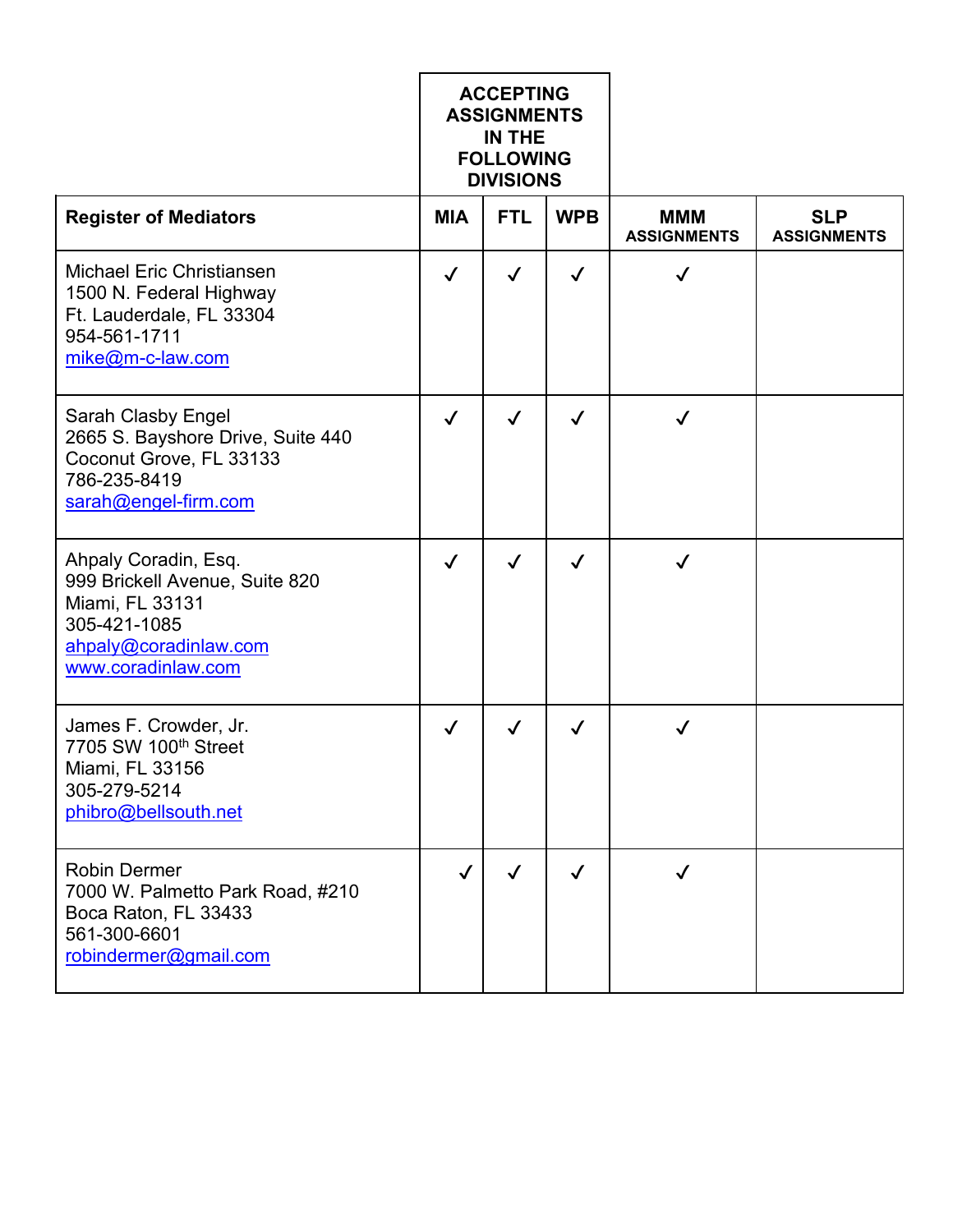|                                                                                                                                                      | <b>ACCEPTING</b><br><b>ASSIGNMENTS</b><br>IN THE<br><b>FOLLOWING</b><br><b>DIVISIONS</b> |              |              |                                  |                                  |
|------------------------------------------------------------------------------------------------------------------------------------------------------|------------------------------------------------------------------------------------------|--------------|--------------|----------------------------------|----------------------------------|
| <b>Register of Mediators</b>                                                                                                                         | <b>MIA</b>                                                                               | <b>FTL</b>   | <b>WPB</b>   | <b>MMM</b><br><b>ASSIGNMENTS</b> | <b>SLP</b><br><b>ASSIGNMENTS</b> |
| <b>Richard J. Dewitt</b><br>2121 Ponce De Leon Blvd.<br>Suite 900<br>Coral Gables, FL 33134<br>305-421-6400<br>rdewitt@dewittlaw.net                 | $\checkmark$                                                                             |              |              | $\checkmark$                     |                                  |
| Richard J. Dewitt, III<br>3301 Ponce De Leon Blvd.<br>Suite 220<br>Coral Gables, FL 33134<br>305-529-0317<br>rdewitt@pdd-law.com                     | $\checkmark$                                                                             | $\checkmark$ | $\checkmark$ | $\checkmark$                     |                                  |
| <b>Sendra Dorce</b><br>127 West Fairbanks Ave., #162<br>Winter Park, FL 32789<br>713-359-8640<br>mediate@sendradorce.com                             | $\checkmark$                                                                             | $\checkmark$ | $\checkmark$ | $\checkmark$                     | ✓                                |
| <b>Jason Dubow</b><br>215 North Federal Highway<br>Dania Beach, FL 33004<br>954-925-8228<br>jason@ddwlaw.net                                         | $\checkmark$                                                                             | $\checkmark$ | $\checkmark$ | $\checkmark$                     |                                  |
| Candace R. Duff<br>Duff Law & Mediation, PLLC<br>1680 Michigan Ave, #700<br>Miami Beach, FL 33139<br>786-231-5236<br>candace@dufflawandmediation.com | $\checkmark$                                                                             | $\checkmark$ | $\checkmark$ | $\checkmark$                     |                                  |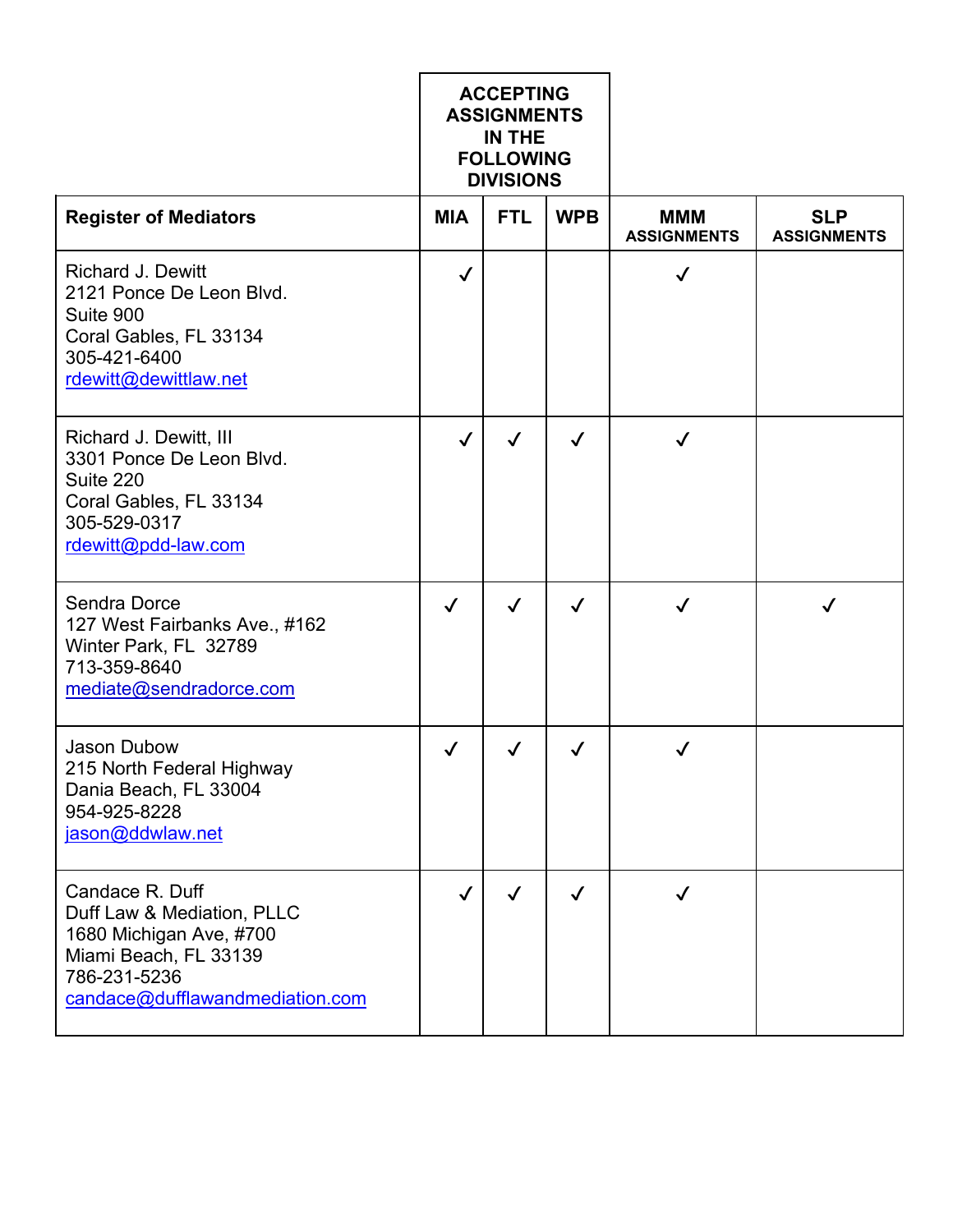|                                                                                                                                            | <b>ACCEPTING</b><br><b>ASSIGNMENTS</b><br>IN THE<br><b>FOLLOWING</b><br><b>DIVISIONS</b> |              |              |                                  |                                  |
|--------------------------------------------------------------------------------------------------------------------------------------------|------------------------------------------------------------------------------------------|--------------|--------------|----------------------------------|----------------------------------|
| <b>Register of Mediators</b>                                                                                                               | <b>MIA</b>                                                                               | <b>FTL</b>   | <b>WPB</b>   | <b>MMM</b><br><b>ASSIGNMENTS</b> | <b>SLP</b><br><b>ASSIGNMENTS</b> |
| Marcia T. Dunn<br>Dunn Law, P.A.<br>555 N.E. 15th Street, Suite 934-A<br>Miami, FL 33132<br>786-433-3866<br>mdunn@dunnlawpa.com            | $\checkmark$                                                                             | $\checkmark$ | $\checkmark$ | $\checkmark$                     |                                  |
| Michael P. Dunn<br>Dunn Law, P.A.<br>555 N.E. 15th Street, Suite 934-A<br>Miami, FL 33132<br>786-433-3866<br>Michael.Dunn@dunnlawpa.com    | $\checkmark$                                                                             | $\checkmark$ | $\checkmark$ | ✓                                |                                  |
| Pelayo M. Duran, Esq.<br>4640 NW 7th Street<br>Miami, FL 33126<br>305-266-9780<br>pduran@pelayoduran.com                                   | $\checkmark$                                                                             | $\checkmark$ |              | $\checkmark$                     |                                  |
| John Egusquiza<br>9960 SW 40th Street<br>Miami, FL 33165<br>305-223-8744<br>jeelaw@live.com                                                | $\checkmark$                                                                             |              |              | $\checkmark$                     |                                  |
| Monica Espino<br>2100 Coral Way - Suite 300<br>Miami, FL 33145<br>305-704-3172<br>me@espino-law.com                                        | $\checkmark$                                                                             | ✓            |              |                                  |                                  |
| Stephen M. Feidelman<br>3389 Sheridan Street, PMB #244<br>Hollywood, FL 33021<br>954-927-2889<br>feidelman@sdflalossmitigationmediator.com | $\checkmark$                                                                             | $\checkmark$ | $\checkmark$ | $\checkmark$                     |                                  |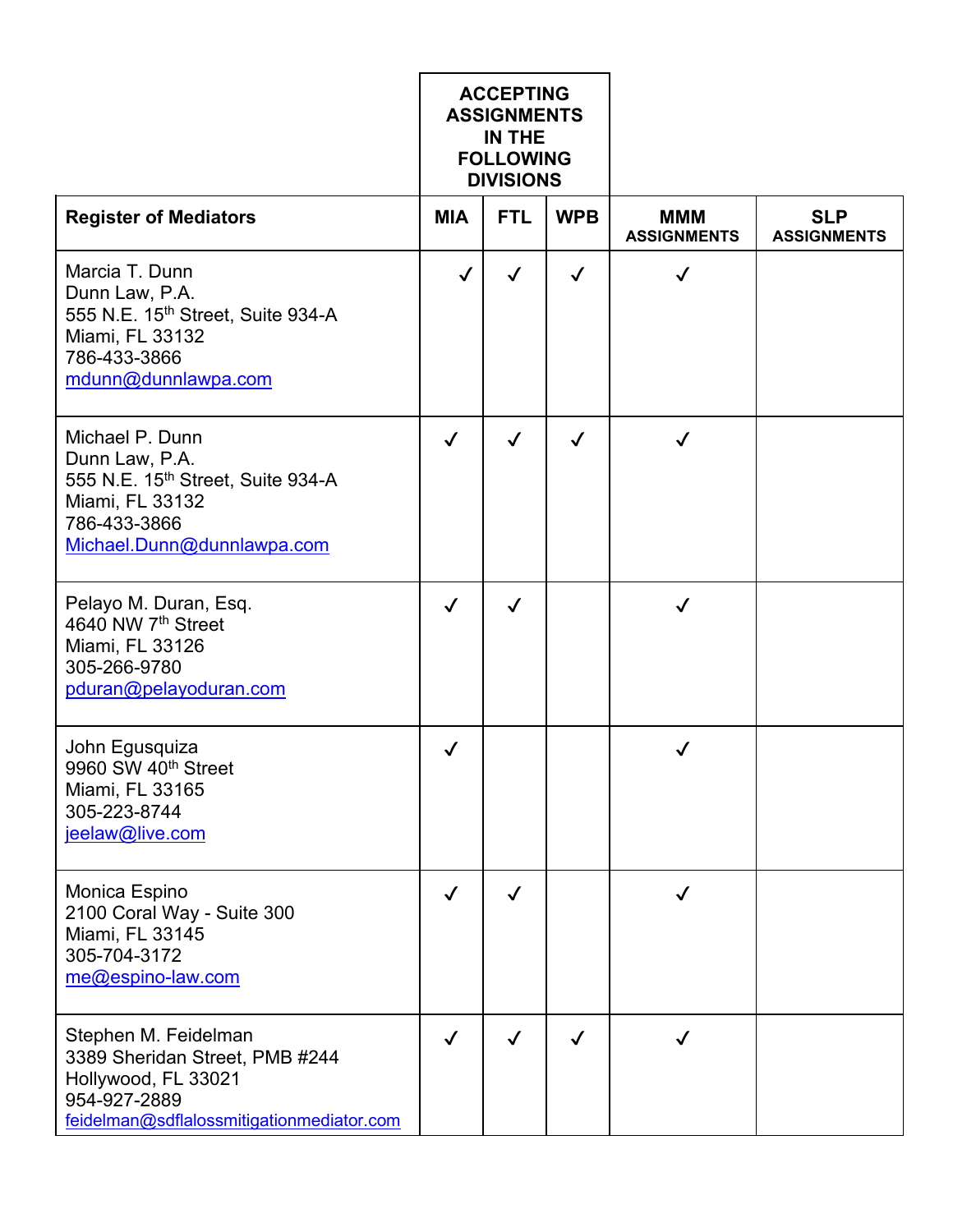|                                                                                                                                                                            | <b>ACCEPTING</b><br><b>ASSIGNMENTS</b><br>IN THE<br><b>FOLLOWING</b><br><b>DIVISIONS</b> |              |              |                                  |                                  |
|----------------------------------------------------------------------------------------------------------------------------------------------------------------------------|------------------------------------------------------------------------------------------|--------------|--------------|----------------------------------|----------------------------------|
| <b>Register of Mediators</b>                                                                                                                                               | <b>MIA</b>                                                                               | <b>FTL</b>   | <b>WPB</b>   | <b>MMM</b><br><b>ASSIGNMENTS</b> | <b>SLP</b><br><b>ASSIGNMENTS</b> |
| Daniel T. Feld<br>10125 Emerson Street<br>Ft. Lauderdale FL 33076<br>954-599-0401<br>info@agree2disagree.com                                                               | $\checkmark$                                                                             | $\checkmark$ | $\checkmark$ | $\checkmark$                     |                                  |
| James H. Fierberg<br>Common Ground Mediation, Inc.<br>6574 N. State Road 7; #338<br>Coconut Creek, FL 33073<br>305-804-4262<br>cgmediate@gmail.com<br>www.cgmi-mediate.com | $\checkmark$                                                                             | $\checkmark$ | $\checkmark$ | $\checkmark$                     |                                  |
| Robert C. Furr<br>2255 Glades Road<br>Boca Raton, FL 33433<br>561-395-0500<br>rfurr@furrcohen.com                                                                          | $\checkmark$                                                                             | $\checkmark$ | $\checkmark$ |                                  |                                  |
| Francisco J. Garcia<br>P.O. Box 2199<br>Stuart, FL 34995<br>772-678-0161<br>fgarcialaw@gmail.com                                                                           |                                                                                          |              | $\checkmark$ | ✓                                |                                  |
| Kimberly A. Gilmour<br>4179 SW 64th Avenue - Suite 101<br>Davie, FL 33314<br>954-584-6460<br>gilmourlawyer@gmail.com                                                       | $\checkmark$                                                                             | $\checkmark$ | $\checkmark$ |                                  |                                  |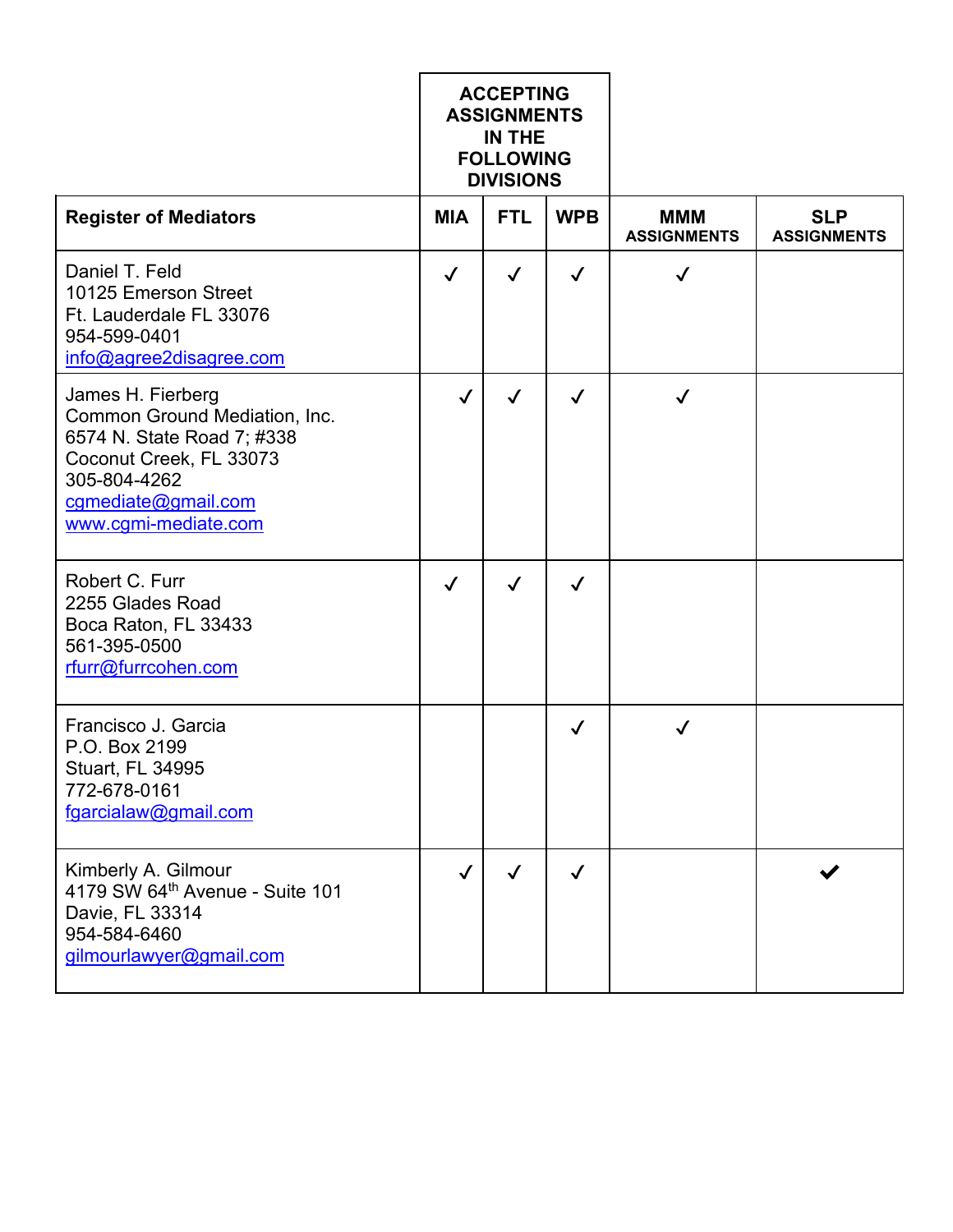|                                                                                                                                                                                     | <b>ACCEPTING</b><br><b>ASSIGNMENTS</b><br>IN THE<br><b>FOLLOWING</b><br><b>DIVISIONS</b> |              |              |                                  |                                  |
|-------------------------------------------------------------------------------------------------------------------------------------------------------------------------------------|------------------------------------------------------------------------------------------|--------------|--------------|----------------------------------|----------------------------------|
| <b>Register of Mediators</b>                                                                                                                                                        | <b>MIA</b>                                                                               | <b>FTL</b>   | <b>WPB</b>   | <b>MMM</b><br><b>ASSIGNMENTS</b> | <b>SLP</b><br><b>ASSIGNMENTS</b> |
| Scott A. Glazier<br><b>Glazier Mediation</b><br>2385 NW Executive Center Drive<br>Suite 100<br>Boca Raton, FL 33431<br>561-981-2633<br>scott.glazier@glaziermediation.com           | $\checkmark$                                                                             | $\checkmark$ | $\checkmark$ | $\checkmark$                     |                                  |
| Thomas E. Glick, Esq.<br><b>Center for Conflict Resolution</b><br>12000 Biscayne Blvd., Suite 800<br>North Miami, FL 33181<br>305-892-1577<br>glick@centerforconflictresolution.com | $\checkmark$                                                                             | ✓            | $\checkmark$ |                                  |                                  |
| Laila S. Gonzalez, Esq.<br>10691 N. Kendall Drive, Suite 207<br>Miami, FL 33076<br>305-826-1774<br>Laila@fgbkc.com                                                                  |                                                                                          | ✔            |              |                                  |                                  |
| Joyce Goodman-Guenther<br>10723 SW 104 Street<br>Miami, FL 33176<br>305-274-5668<br>jgg@jgguentherlaw.com                                                                           | ı                                                                                        |              |              | $\boldsymbol{I}$                 |                                  |
| <b>Erin Greene</b><br>204 N. Elm Avenue, Suite 101<br>Sanford, FL 32771<br>407-321-0751<br>erin@eringreene.com                                                                      | $\checkmark$                                                                             | $\checkmark$ | $\checkmark$ | ✓                                |                                  |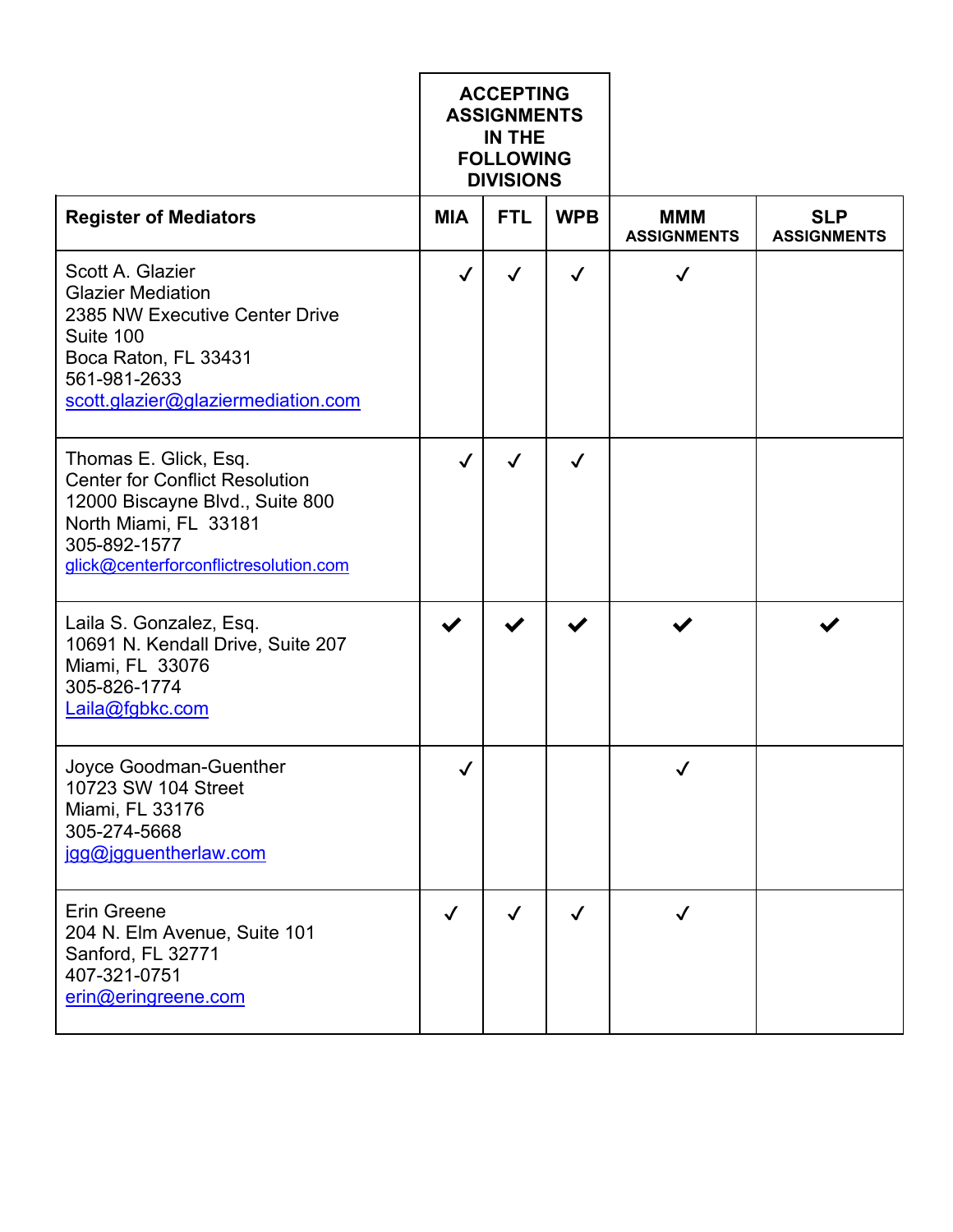|                                                                                                                                         | <b>ACCEPTING</b><br><b>ASSIGNMENTS</b><br>IN THE<br><b>FOLLOWING</b><br><b>DIVISIONS</b> |              |              |                                  |                                  |
|-----------------------------------------------------------------------------------------------------------------------------------------|------------------------------------------------------------------------------------------|--------------|--------------|----------------------------------|----------------------------------|
| <b>Register of Mediators</b>                                                                                                            | <b>MIA</b>                                                                               | <b>FTL</b>   | <b>WPB</b>   | <b>MMM</b><br><b>ASSIGNMENTS</b> | <b>SLP</b><br><b>ASSIGNMENTS</b> |
| Mark A. Greenberg, Esq.<br>2601 Oakbrook Lane<br>Weston, FL 33332<br>954-599-0401<br>magreenb@bellsouth.net<br>jclas@agree2disagree.com | $\checkmark$                                                                             | $\checkmark$ | $\checkmark$ | $\checkmark$                     |                                  |
| Donna Greenspan Solomon<br>901 So. Federal Hwy., Suite 300<br>Ft. Lauderdale, FL 33316<br>561-762-9932<br>Donna@SolomonAppeals.com      |                                                                                          | $\checkmark$ | $\checkmark$ | ✓                                |                                  |
| Kevin L. Hagen<br>3531 Griffin Road<br>Ft. Lauderdale, FL 33312<br>954-987-0515<br>khagen@hagenlawfirm.com                              | $\checkmark$                                                                             | $\checkmark$ | $\checkmark$ | $\checkmark$                     |                                  |
| Max M. Hagen<br>3531 Griffin Road<br>Ft. Lauderdale, FL 33312<br>954-987-0515<br>mhagen@hagenlawfirm.com                                |                                                                                          | ✓            |              | ✓                                |                                  |
| <b>Cindy Niad Hannah</b><br>10125 Emerson Street<br>Ft. Lauderdale, FL 33076<br>954-599-0401<br>info@agree2disagree.com                 | $\checkmark$                                                                             | $\checkmark$ | $\checkmark$ | $\checkmark$                     |                                  |
| <b>Sultam Haque</b><br>5526 Lake Howell Road<br>Winter Park, FL 32792<br>407-545-2099<br>sultana@sultanalaw.com                         | $\checkmark$                                                                             | ✓            | $\checkmark$ | $\checkmark$                     |                                  |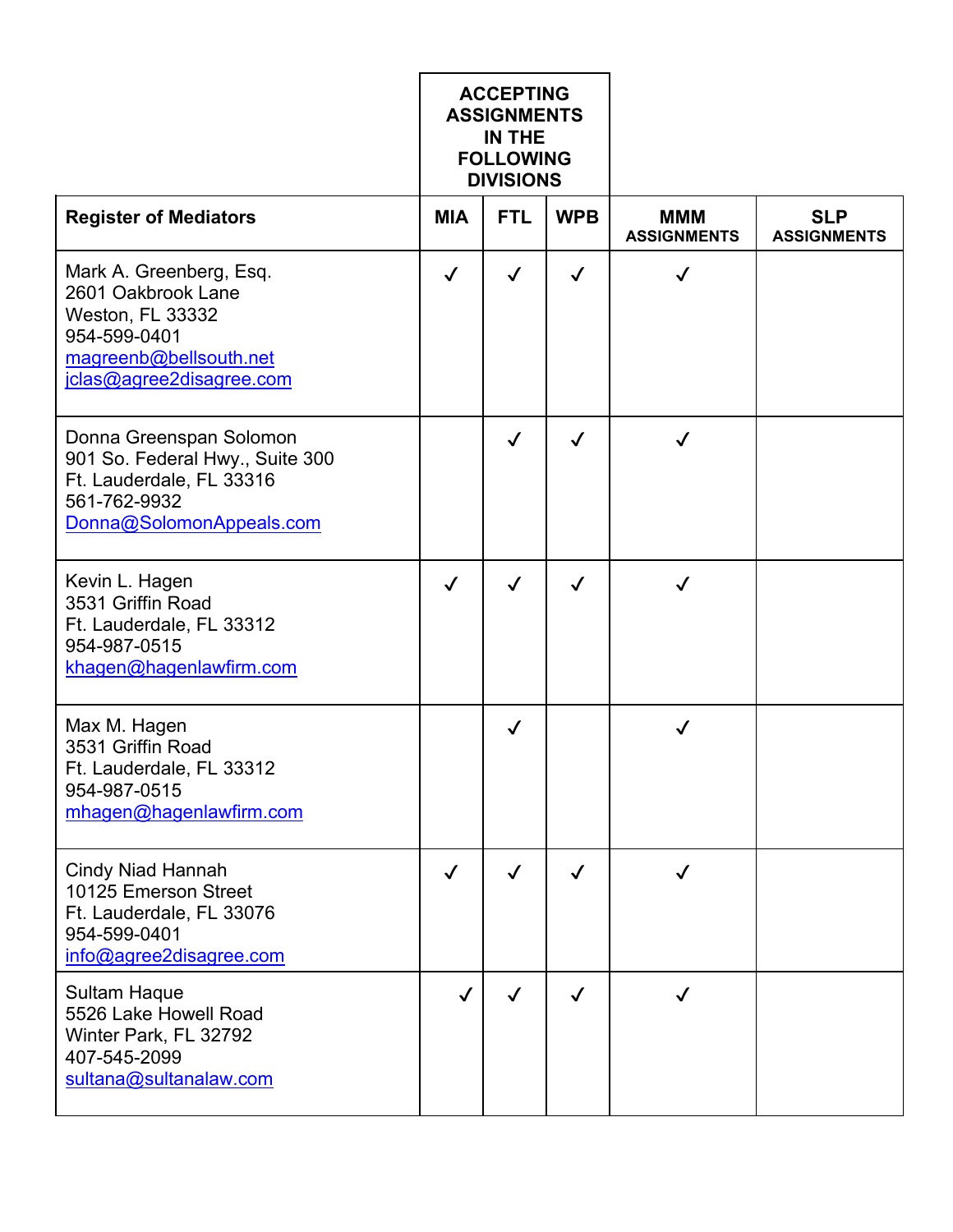|                                                                                                                                                                 | <b>ACCEPTING</b><br><b>ASSIGNMENTS</b><br>IN THE<br><b>FOLLOWING</b><br><b>DIVISIONS</b> |              |              |                                  |                                  |
|-----------------------------------------------------------------------------------------------------------------------------------------------------------------|------------------------------------------------------------------------------------------|--------------|--------------|----------------------------------|----------------------------------|
| <b>Register of Mediators</b>                                                                                                                                    | <b>MIA</b>                                                                               | <b>FTL</b>   | <b>WPB</b>   | <b>MMM</b><br><b>ASSIGNMENTS</b> | <b>SLP</b><br><b>ASSIGNMENTS</b> |
| Samuel L. Heller<br>Mediation Inc.<br>1 Financial Plaza, 18 <sup>th</sup> Floor<br>Ft. Lauderdale, FL 33394<br>954-764-1000, ext. 231<br>samlheller@comcast.net | $\checkmark$                                                                             | $\checkmark$ | $\checkmark$ |                                  |                                  |
| Brendan Heneghan<br>5163 Magnolia Bay Circle<br>Palm Beach Gardens, FL 33418<br>561-818-9389<br>bhmediation@gmail.com                                           | $\checkmark$                                                                             | $\checkmark$ | $\checkmark$ |                                  |                                  |
| John A. Henneberger, Esq.<br>4 Carrick Road<br>Palm Beach Gardens, FL 33418<br>561-694-6682<br>fedmediate@aol.com                                               |                                                                                          |              | $\checkmark$ | $\checkmark$                     |                                  |
| Henry Hernandez<br>2250 SW 3rd Avenue, 4th Floor<br>Miami, FL 33129<br>305-588-7147<br>HenryHernandezEsq@gmail.com                                              | $\checkmark$                                                                             | $\checkmark$ | ✓            | ✓                                |                                  |
| A. Margaret Hesford<br>10950 Stirling Road<br>Davie, FL 33328<br>954-880-0257<br>amhpa@earthlink.net                                                            | $\checkmark$                                                                             | $\checkmark$ | $\checkmark$ | $\checkmark$                     |                                  |
| <b>Kevin Hing</b><br>204 37th Avenue North, #257<br>St. Petersburg, FL 33704<br>727-823-4027<br>Kevin@KevinLHing.com                                            | $\checkmark$                                                                             | $\checkmark$ | $\checkmark$ | ✓                                |                                  |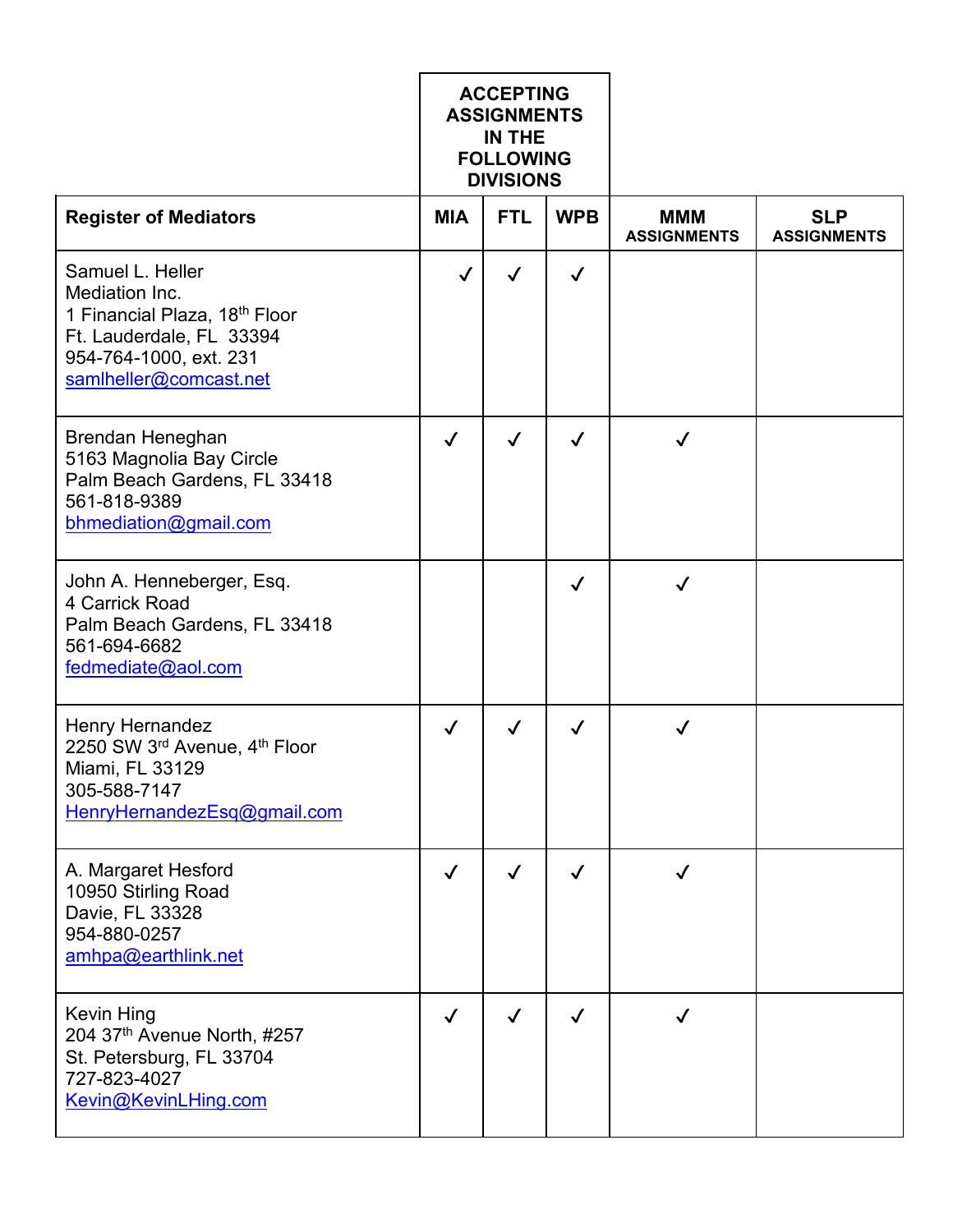|                                                                                                                                            | <b>ACCEPTING</b><br><b>ASSIGNMENTS</b><br><b>IN THE</b><br><b>FOLLOWING</b><br><b>DIVISIONS</b> |              |              |                                  |                                  |
|--------------------------------------------------------------------------------------------------------------------------------------------|-------------------------------------------------------------------------------------------------|--------------|--------------|----------------------------------|----------------------------------|
| <b>Register of Mediators</b>                                                                                                               | <b>MIA</b>                                                                                      | <b>FTL</b>   | <b>WPB</b>   | <b>MMM</b><br><b>ASSIGNMENTS</b> | <b>SLP</b><br><b>ASSIGNMENTS</b> |
| Bobby K. Huen<br>1773 NE 4 <sup>th</sup> Avenue<br>Ft. Lauderdale, FL 33305<br>786-704-8262<br>bobby.mediates@BHCRS.com                    | $\checkmark$                                                                                    | $\checkmark$ | $\checkmark$ | ✓                                |                                  |
| Joseph James Huss<br>110 S.E. 6 <sup>th</sup> Street, 20 <sup>th</sup> Floor<br>Ft. Lauderdale, FL 33301<br>954-761-3454<br>jjh@khllaw.com |                                                                                                 | $\checkmark$ |              | $\checkmark$                     |                                  |
| Beatrice S. Jacobs<br>1900 S. Ocean Blvd., Unit 12M<br>Lauderdale-by-the-Sea, FL 33348<br>bea@bjacobslaw.com                               | $\checkmark$                                                                                    | $\checkmark$ | $\checkmark$ | $\checkmark$                     |                                  |
| Jason Z. Jones<br>9130 S. Dadeland Blvd., Suite 1209<br>Miami, FL 33156<br>305-918-2299<br>jjones@joneslawpa.com                           | $\checkmark$                                                                                    | $\checkmark$ | $\checkmark$ | $\checkmark$                     |                                  |
| Jeffrey A. Kasky, Esq.<br>8979 Little Falls Way<br>Delray Beach, FL 33446<br>561-843-5333<br>jeff@kaskymediation.com                       | $\checkmark$                                                                                    | ✓            | $\checkmark$ |                                  |                                  |
| Rosemarie C. Kessler<br>1599 SW 6 <sup>th</sup> Avenue<br>Boca, FL 33486<br>561-395-7413 or 561-789-3865<br>rmkesq@bellsouth.net           |                                                                                                 | ✓            | ✓            |                                  |                                  |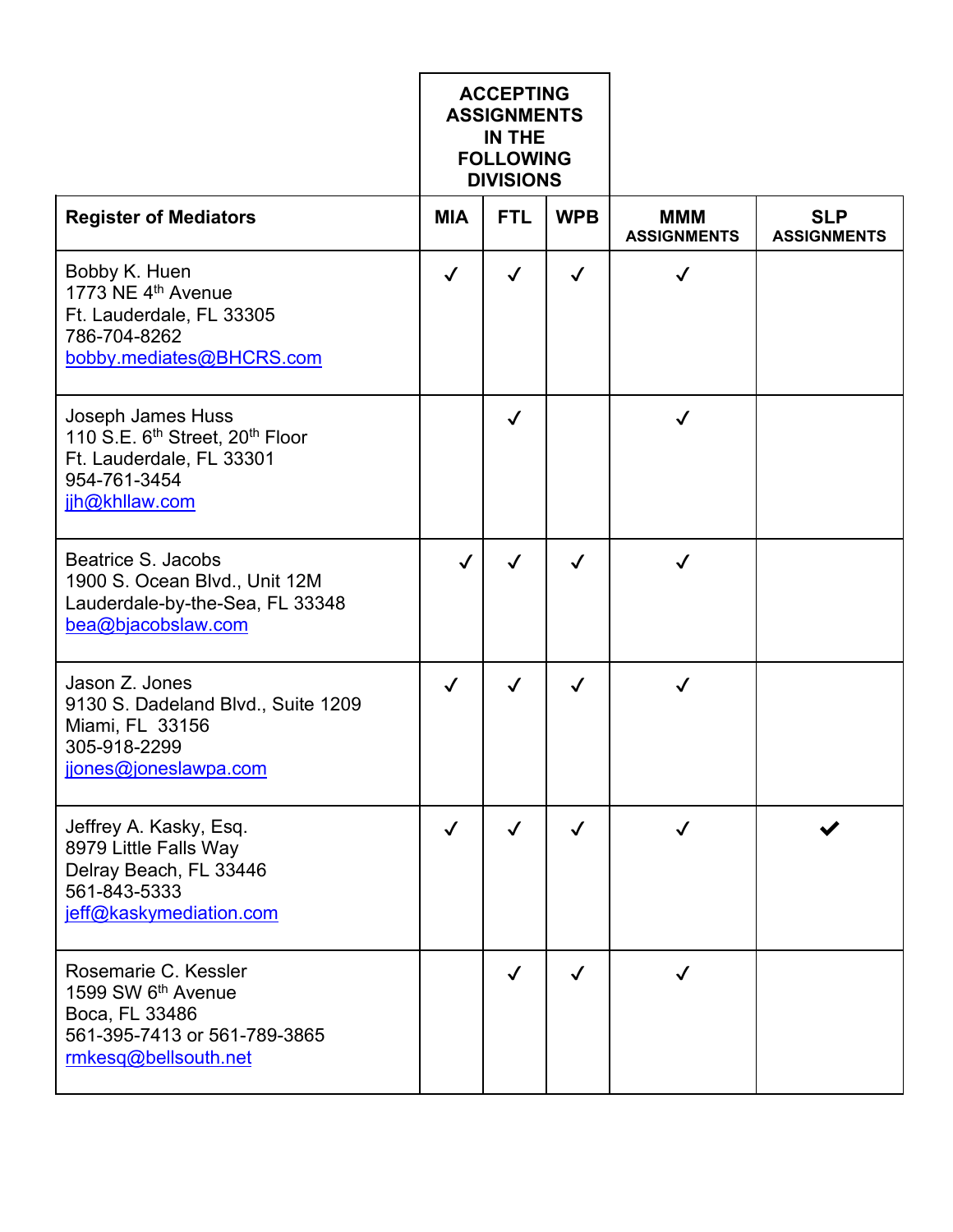|                                                                                                                                                                           | <b>ACCEPTING</b><br><b>ASSIGNMENTS</b><br>IN THE<br><b>FOLLOWING</b><br><b>DIVISIONS</b> |              |              |                                  |                                  |
|---------------------------------------------------------------------------------------------------------------------------------------------------------------------------|------------------------------------------------------------------------------------------|--------------|--------------|----------------------------------|----------------------------------|
| <b>Register of Mediators</b>                                                                                                                                              | <b>MIA</b>                                                                               | <b>FTL</b>   | <b>WPB</b>   | <b>MMM</b><br><b>ASSIGNMENTS</b> | <b>SLP</b><br><b>ASSIGNMENTS</b> |
| Sheleen G. Khan<br>13499 Biscayne Blvd., T-2<br>North Miami, FL 33181<br>305-454-9126<br>sgklaw@gmail.com                                                                 | $\checkmark$                                                                             | $\checkmark$ |              | $\checkmark$                     |                                  |
| Roy S. Kobert<br>301 E. Pine Street, Ste. 1400<br>Orlando, FL 32801<br>321-945-2888<br>Roy.Kobert@gray-robinson.com                                                       | $\checkmark$                                                                             | $\checkmark$ | $\checkmark$ |                                  |                                  |
| Seth A. Kreiner<br>16130 Rosecroft Terrace<br>Delray Beach, FL 33446<br>973-454-6768<br>Seth@Kreinerlawfirm.com                                                           |                                                                                          |              | $\checkmark$ | $\checkmark$                     |                                  |
| Jeffrey T. Kucera<br>200 S. Biscayne Blvd., Ste. 3900<br>Miami, FL 33131<br>305-539-3322<br>jeffrey.kucera@klgates.com                                                    | $\checkmark$                                                                             | $\checkmark$ | ✓            |                                  |                                  |
| Lester Langer<br>c/o Reyes Law Firm, P.A.<br><b>One Columbus Center</b><br>1 Alhambra Plaza, Suite 1130<br>Coral Gables, FL 33134<br>305-403-2274<br>llanger@reyesadr.com | $\checkmark$                                                                             | $\checkmark$ |              | ✓                                |                                  |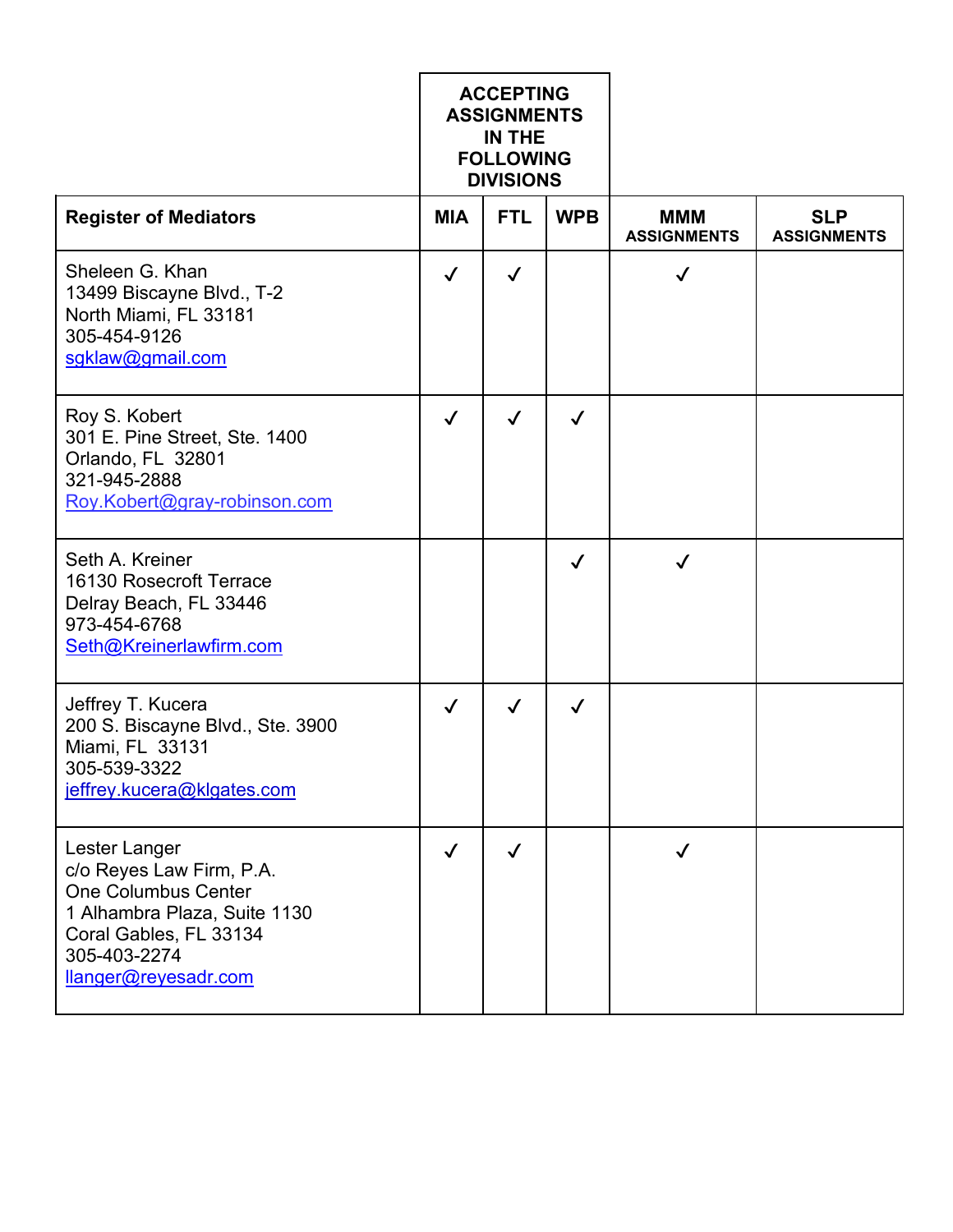|                                                                                                                                          | <b>ACCEPTING</b><br><b>ASSIGNMENTS</b><br>IN THE<br><b>FOLLOWING</b><br><b>DIVISIONS</b> |              |              |                                  |                                  |
|------------------------------------------------------------------------------------------------------------------------------------------|------------------------------------------------------------------------------------------|--------------|--------------|----------------------------------|----------------------------------|
| <b>Register of Mediators</b>                                                                                                             | <b>MIA</b>                                                                               | <b>FTL</b>   | <b>WPB</b>   | <b>MMM</b><br><b>ASSIGNMENTS</b> | <b>SLP</b><br><b>ASSIGNMENTS</b> |
| James P.S. Leshaw<br>Leshaw Law, P.A.<br>240 Crandon Boulevard, Suite 248<br>Key Biscayne, FL 33149<br>305-361-7593<br>jim@leshawlaw.com | $\checkmark$                                                                             | ✓            | $\checkmark$ |                                  |                                  |
| Gerald S. Lesher<br>1555 Palm Beach Lakes Blvd.<br><b>Suite 1510</b><br>West Palm Beach, FL 33401<br>561-471-7155<br>lesherlaw@aol.com   | $\checkmark$                                                                             | $\checkmark$ | $\checkmark$ |                                  |                                  |
| <b>Leanne Levett</b><br>P.O. Box 4545<br>Winter Park, FL 32793-4545<br>407-263-7865<br>bklevett@gmail.com                                | $\checkmark$                                                                             | $\checkmark$ | $\checkmark$ | $\checkmark$                     |                                  |
| David H. Lichter<br>2999 NE 191 <sup>st</sup> Street, Suite #330<br>Aventura, FL 33180<br>305-356-7555<br>DLichter@LichterLawFirm.com    | $\checkmark$                                                                             | ✓            | ✓            |                                  |                                  |
| Stephanie C. Lieb<br>101 E. Kennedy Blvd., Ste. 2700<br>Tampa, FL 33602<br>813-223-7474<br>slieb@trenam.com                              | $\checkmark$                                                                             | $\checkmark$ | $\checkmark$ |                                  |                                  |
| Jonathan E. Litz<br>2161 Palm Beach Lakes Blvd. #202<br>West Palm Beach, FL 33409<br>561-392-6711<br>attyjlitz@aol.com                   | $\checkmark$                                                                             |              | $\checkmark$ |                                  |                                  |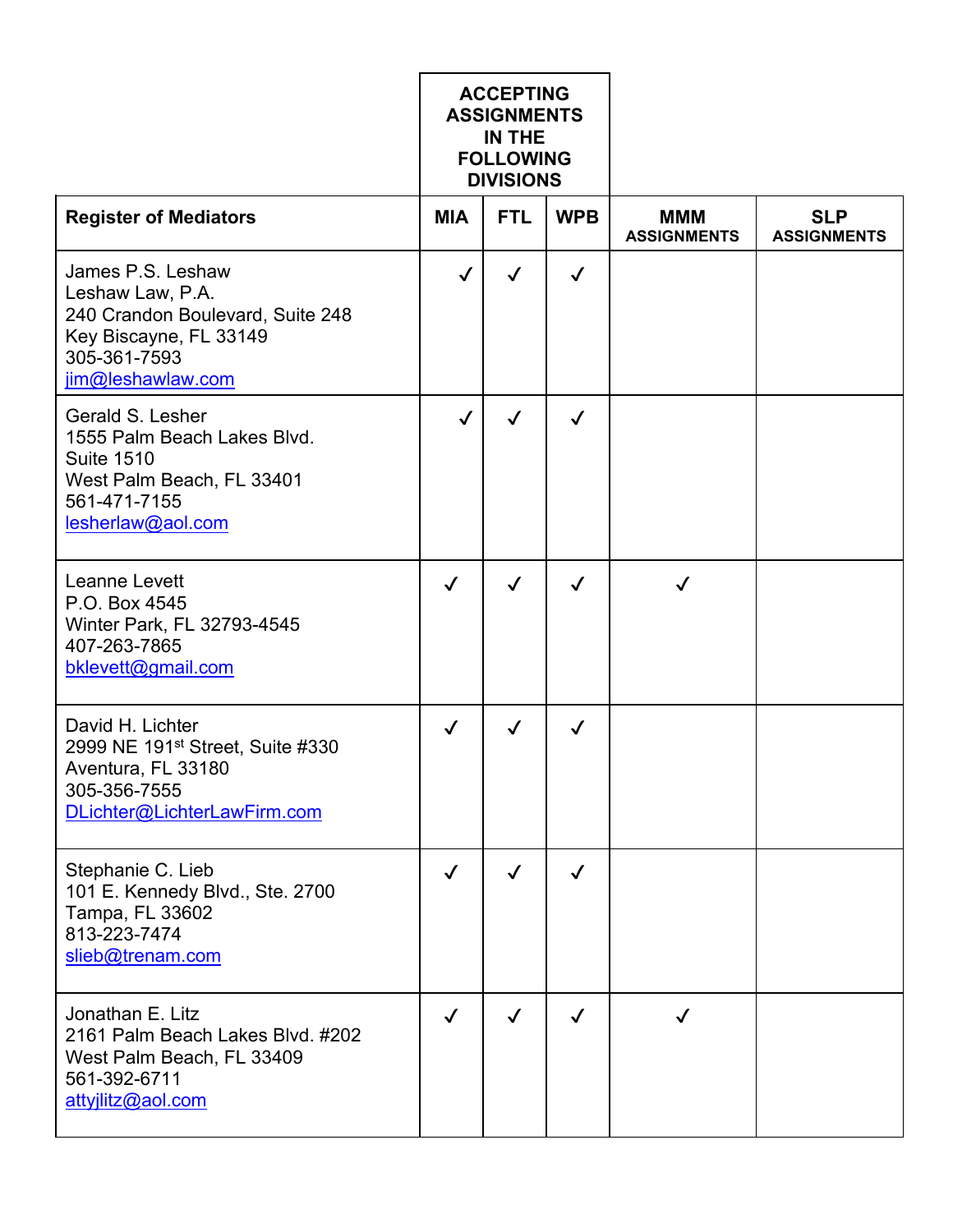|                                                                                                                                                          | <b>ACCEPTING</b><br><b>ASSIGNMENTS</b><br>IN THE<br><b>FOLLOWING</b><br><b>DIVISIONS</b> |              |              |                                  |                                  |
|----------------------------------------------------------------------------------------------------------------------------------------------------------|------------------------------------------------------------------------------------------|--------------|--------------|----------------------------------|----------------------------------|
| <b>Register of Mediators</b>                                                                                                                             | <b>MIA</b>                                                                               | <b>FTL</b>   | <b>WPB</b>   | <b>MMM</b><br><b>ASSIGNMENTS</b> | <b>SLP</b><br><b>ASSIGNMENTS</b> |
| <b>Barbara Locke</b><br><b>Ehrich Locke Mediation</b><br>6619 S. Dixie Hwy., No. 245<br>Miami, FL 33143<br>305-662-2994<br>elockelaw@bellsouth.net       | $\checkmark$                                                                             | $\checkmark$ |              | $\checkmark$                     |                                  |
| Lori Lovgren<br>521 N. Riverside Drive #504<br>Pompano Beach, FL 33062<br>561-251-8333<br>lori@pathtoresolution.com                                      | $\checkmark$                                                                             | $\checkmark$ | $\checkmark$ | ✓                                |                                  |
| Ronald A. Luzim<br>5531 University Drive, #101<br>Coral Springs, FL 33067<br>954-755-1500<br>luzimlaw@aol.com                                            |                                                                                          | $\checkmark$ |              | $\checkmark$                     |                                  |
| Judge Gerald Mager<br>P.O. Box 11995<br>Ft. Lauderdale, FL 33339<br>954-766-8400<br>$ @ $ mager.com                                                      |                                                                                          | $\checkmark$ | $\checkmark$ |                                  |                                  |
| <b>Scott Manker</b><br>9465 Southern Oak Lane<br>Jupiter, FL 33478<br>561-972-8382<br>fl33478@gmail.com                                                  | $\checkmark$                                                                             | $\checkmark$ | $\checkmark$ |                                  |                                  |
| Jerry M. Markowitz<br>Markowitz, Ringel, Trusty, Hartog<br>9130 S. Dadeland Blvd., Suite 1800<br>Miami, FL 33156-7858<br>305-670-5000<br>www.mrthlaw.com | $\checkmark$                                                                             | ✓            | $\checkmark$ |                                  |                                  |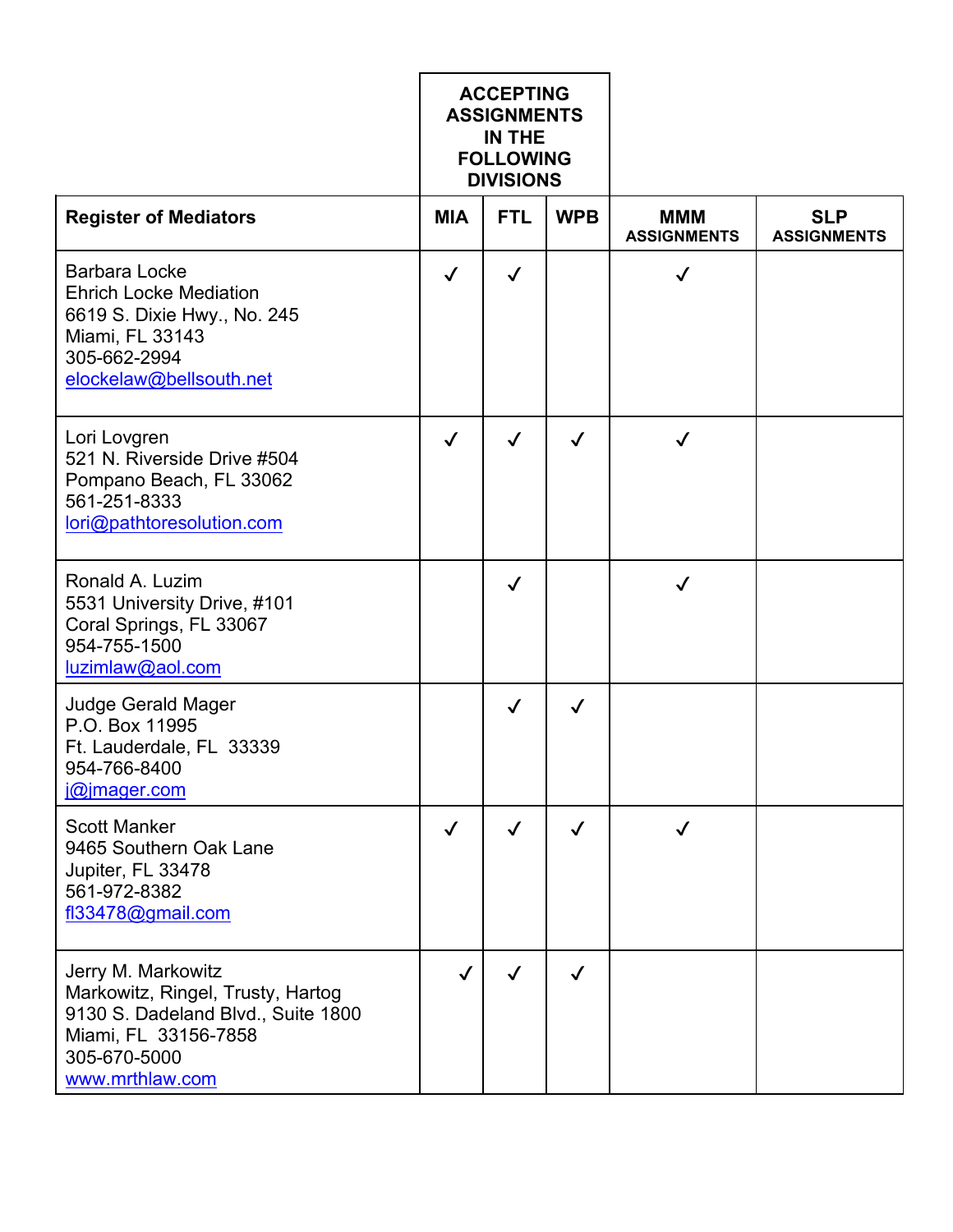|                                                                                                                                         | <b>ACCEPTING</b><br><b>ASSIGNMENTS</b><br>IN THE<br><b>FOLLOWING</b><br><b>DIVISIONS</b> |              |              |                                  |                                  |
|-----------------------------------------------------------------------------------------------------------------------------------------|------------------------------------------------------------------------------------------|--------------|--------------|----------------------------------|----------------------------------|
| <b>Register of Mediators</b>                                                                                                            | <b>MIA</b>                                                                               | <b>FTL</b>   | <b>WPB</b>   | <b>MMM</b><br><b>ASSIGNMENTS</b> | <b>SLP</b><br><b>ASSIGNMENTS</b> |
| Orfelia Mayor<br>P.O. Box 246295<br>Pembroke Pines, FL 33024<br>786-858-6378<br>mayormediation@gmail.com                                |                                                                                          | $\checkmark$ | $\checkmark$ | ✓                                |                                  |
| Elizabeth F. McCausland<br>545 Delaney Avenue, Suite 7<br>Orlando, FL 32801<br>407-992-8824<br>liz@lizlawfirm.com                       | $\checkmark$                                                                             | $\checkmark$ | $\checkmark$ | $\checkmark$                     |                                  |
| <b>Christian A. McCue</b><br>6245 N. Federal Highway, #418<br>Fort Lauderdale, FL 33038<br>954-267-9377<br>christian.mccue@mccuelaw.com | $\checkmark$                                                                             | $\checkmark$ | $\checkmark$ | $\checkmark$                     |                                  |
| Lisa Torelli McCue<br>1600 S. Federal Highway, Suite 750<br>Pompano Beach, FL 33062<br>954-235-2041<br>lisamccue@outlook.com            | $\checkmark$                                                                             | $\checkmark$ | ✓            |                                  |                                  |
| <b>Holly McFall</b><br>1350 Monroe Street, #1030<br>Fort Myers, FL 33902<br>239-634-6096<br>Holly@McFallLawFirm.com                     | $\checkmark$                                                                             | $\checkmark$ | $\checkmark$ | $\checkmark$                     |                                  |
| Amy McGrotty, Esq.<br>524 SW 10th Avenue<br>Fort Lauderdale, FL 33312<br>954-347-1732<br>amy@amylaw.com                                 | $\checkmark$                                                                             |              | $\checkmark$ | ✓                                |                                  |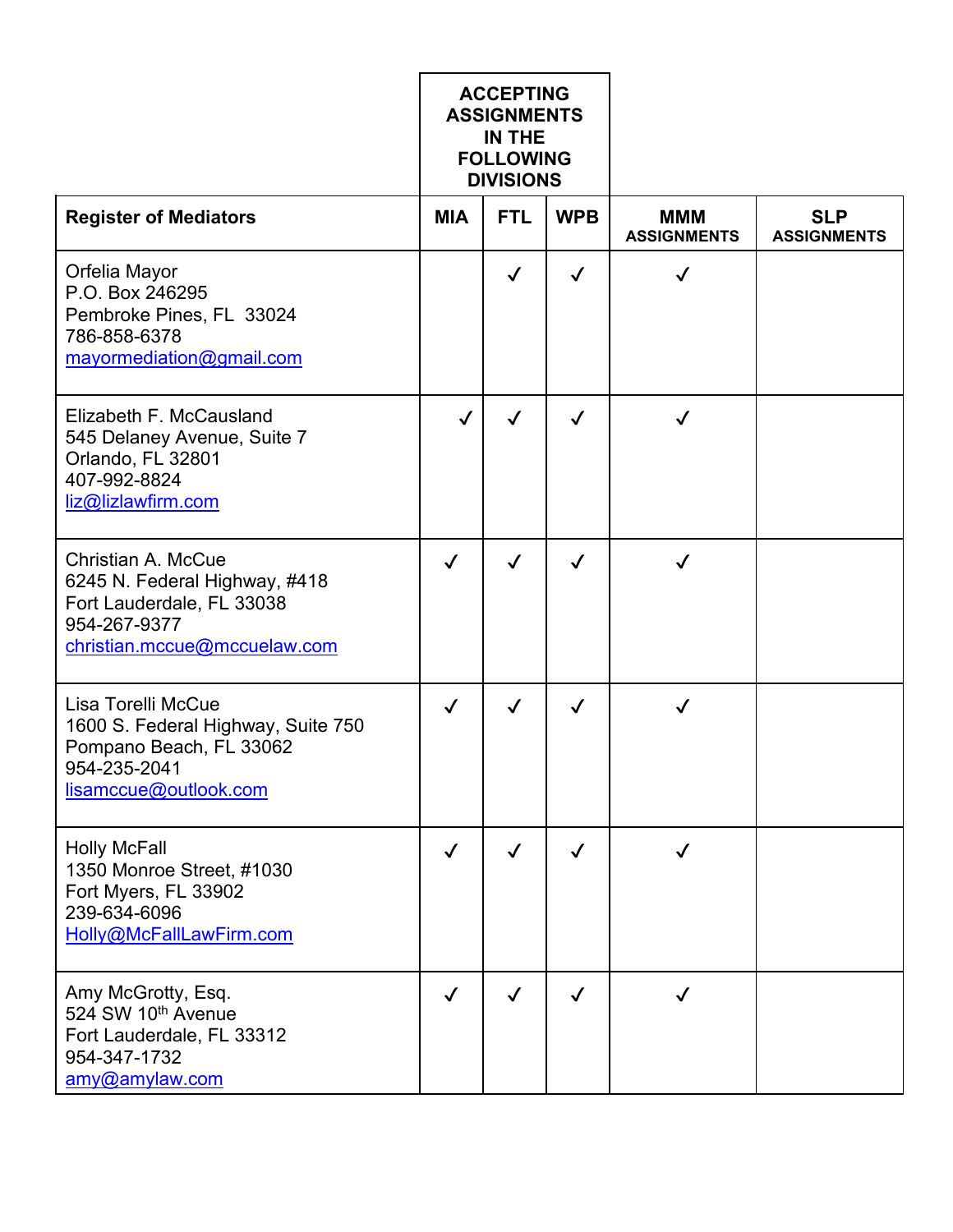|                                                                                                                                                   | <b>ACCEPTING</b><br><b>ASSIGNMENTS</b><br>IN THE<br><b>FOLLOWING</b><br><b>DIVISIONS</b> |              |              |                                  |                                  |
|---------------------------------------------------------------------------------------------------------------------------------------------------|------------------------------------------------------------------------------------------|--------------|--------------|----------------------------------|----------------------------------|
| <b>Register of Mediators</b>                                                                                                                      | <b>MIA</b>                                                                               | <b>FTL</b>   | <b>WPB</b>   | <b>MMM</b><br><b>ASSIGNMENTS</b> | <b>SLP</b><br><b>ASSIGNMENTS</b> |
| Brian K. McMahon<br>1401 Forum Way, 6 <sup>th</sup> Floor<br>West Palm Beach, FL 33401<br>561-478-2500<br>bankruptcymediation@gmail.com           |                                                                                          | $\checkmark$ | $\checkmark$ | $\checkmark$                     |                                  |
| Amber E. B. McMichael, Esq.<br>1655 Palm Beach Lakes Blvd.<br>Suite 700<br>West Palm Beach, FL 33401<br>561-340-3500<br>amber@matrixmediation.com | $\checkmark$                                                                             | $\checkmark$ | $\checkmark$ | $\checkmark$                     |                                  |
| <b>John Scott McPhee</b><br>P.O. Box 530948<br>Miami Shores, FL 33153-0948<br>305-758-4074<br>john@settlementsolutionscorp.com                    | $\checkmark$                                                                             | $\checkmark$ | $\checkmark$ | $\checkmark$                     |                                  |
| Donna Melise<br>471 Woodview Circle<br>Palm Beach Gardens, FL 33418<br>561-876-7094<br>dmeliselaw@yahoo.com                                       |                                                                                          | $\checkmark$ | $\checkmark$ | ✓                                |                                  |
| Miriam L. Mendieta<br>7310 Biscayne Boulevard<br>Miami, FL 33138<br>305-458-0807<br>mendietalaw@aol.com                                           | $\checkmark$                                                                             | $\checkmark$ |              | ✓                                |                                  |
| Thomas F. Meyer<br>3561 SW 24th Lane<br>Delray Beach, FL 33445<br>561-272-5015<br>meyer@4disputes.com<br>www.4disputes.com                        | $\checkmark$                                                                             |              | $\checkmark$ | $\checkmark$                     |                                  |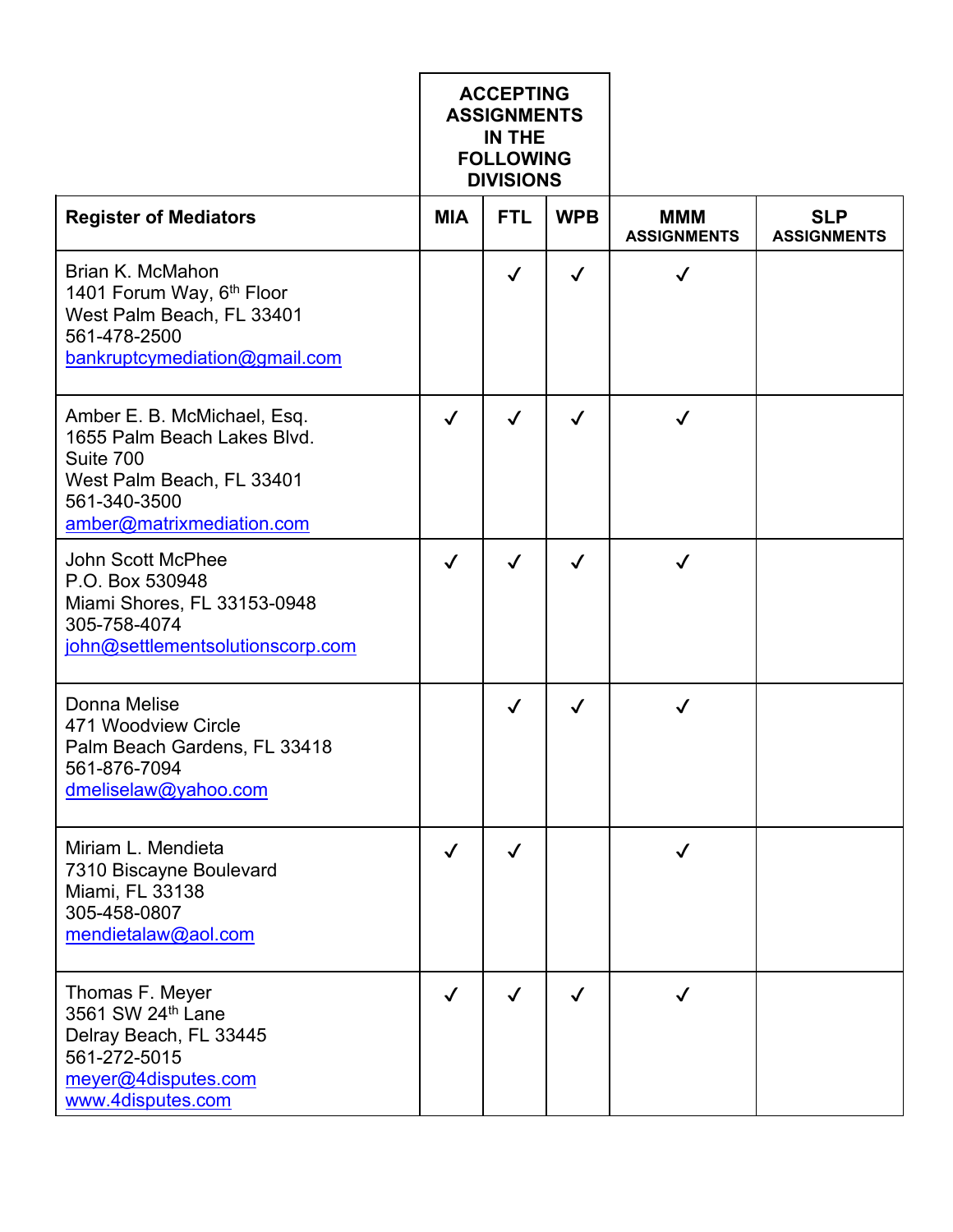|                                                                                                                                                       | <b>ACCEPTING</b><br><b>ASSIGNMENTS</b><br>IN THE<br><b>FOLLOWING</b><br><b>DIVISIONS</b> |              |              |                                  |                                  |
|-------------------------------------------------------------------------------------------------------------------------------------------------------|------------------------------------------------------------------------------------------|--------------|--------------|----------------------------------|----------------------------------|
| <b>Register of Mediators</b>                                                                                                                          | <b>MIA</b>                                                                               | <b>FTL</b>   | <b>WPB</b>   | <b>MMM</b><br><b>ASSIGNMENTS</b> | <b>SLP</b><br><b>ASSIGNMENTS</b> |
| Steven Michaelson<br>P.O. Box 451231<br>Fort Lauderdale, FL 33345<br>954-224-3802<br>mediation50@gmail.com                                            | $\checkmark$                                                                             | $\checkmark$ | $\checkmark$ | $\checkmark$                     |                                  |
| Brent M. Myer<br>771 SW Duval Avenue<br>Port St. Lucie, FI 34983<br>478-595-7093<br>brentmmyer@hotmail.com                                            | $\checkmark$                                                                             | $\checkmark$ | $\checkmark$ | $\checkmark$                     |                                  |
| Alexander "Sandy" Myers<br>3227 Embassy Drive<br>West Palm Beach, FL 33401<br>561-758-7300<br>sandymyersmediation@gmail.com                           |                                                                                          |              | $\checkmark$ | $\checkmark$                     |                                  |
| Ronald G. Neiwirth<br><b>Gordon &amp; Rees LLP</b><br>200 S. Biscayne Blvd., Ste. 4300<br>Miami, FL 33131<br>305-537-9111<br>rneiwirth@gordonrees.com | $\checkmark$                                                                             | ✓            |              |                                  |                                  |
| Tania Ochoa<br>2001 Palm Beach Lakes Blvd.<br>Suite 410<br>West Palm Beach, FL 33409<br>561-355-5177<br>tania@ochorubiopa.com                         | $\checkmark$                                                                             | $\checkmark$ | $\checkmark$ | $\checkmark$                     | $\checkmark$                     |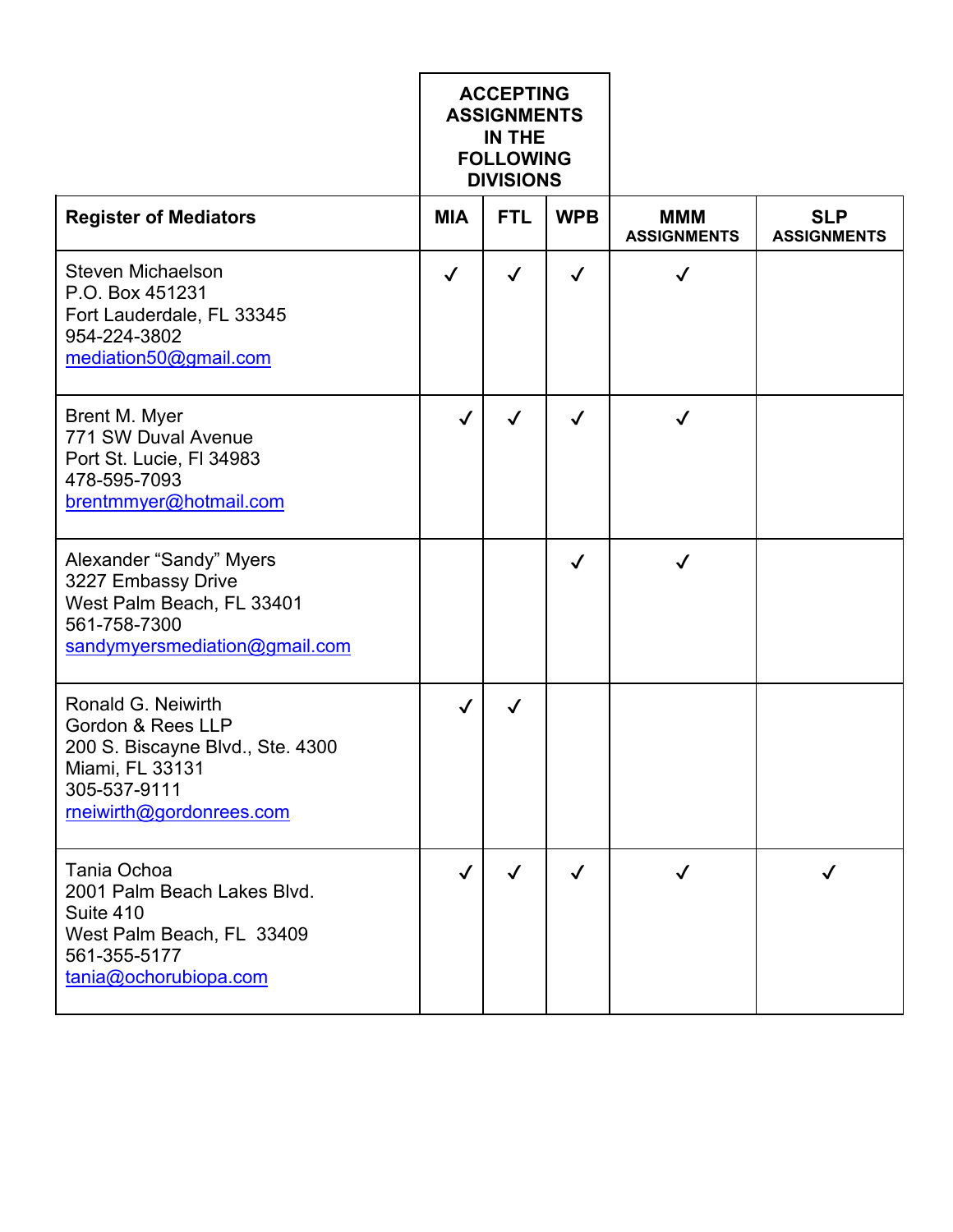|                                                                                                                                                                                | <b>ACCEPTING</b><br><b>ASSIGNMENTS</b><br><b>IN THE</b><br><b>FOLLOWING</b><br><b>DIVISIONS</b> |              |              |                                  |                                  |
|--------------------------------------------------------------------------------------------------------------------------------------------------------------------------------|-------------------------------------------------------------------------------------------------|--------------|--------------|----------------------------------|----------------------------------|
| <b>Register of Mediators</b>                                                                                                                                                   | <b>MIA</b>                                                                                      | <b>FTL</b>   | <b>WPB</b>   | <b>MMM</b><br><b>ASSIGNMENTS</b> | <b>SLP</b><br><b>ASSIGNMENTS</b> |
| Paul L. Orshan, Esq.<br>Orshan P.A.<br>1 S.E. 3 <sup>rd</sup> Avenue, Suite 1445<br>Miami, FL 33131<br>305-529-9380<br>paul@orshanpa.com                                       | $\checkmark$                                                                                    | $\checkmark$ | $\checkmark$ |                                  |                                  |
| <b>Arnel Ortega</b><br>169 East Flagler Street, Suite 1125<br>Miami, FL 33131<br>786-517-5297 ext. 81<br>aortega@4uslaws.com                                                   | $\checkmark$                                                                                    | $\checkmark$ | $\checkmark$ | ✓                                |                                  |
| Les Osborne<br>Rappaport Osborne & Rappaport, P.L.<br>Suite 203 - Squires Building<br>1300 North Federal Highway<br>Boca Raton, FL 33432<br>561-368-2200<br>les@rorlawfirm.com | $\checkmark$                                                                                    | $\checkmark$ | $\checkmark$ |                                  |                                  |
| John E. Page<br>2385 NW Executive Center Dr., Ste #300<br>Boca Raton, FL 33431<br>561-443-0819<br>jpage@sfl-pa.com                                                             | $\checkmark$                                                                                    | $\sqrt{2}$   | $\checkmark$ | $\checkmark$                     |                                  |
| James P. Paul<br>950 S. Pine Island Road<br>Plantation, FL 33324<br>954-727-8280<br>jpaul@jppaullaw.com                                                                        | $\checkmark$                                                                                    | $\checkmark$ | $\checkmark$ | ✓                                |                                  |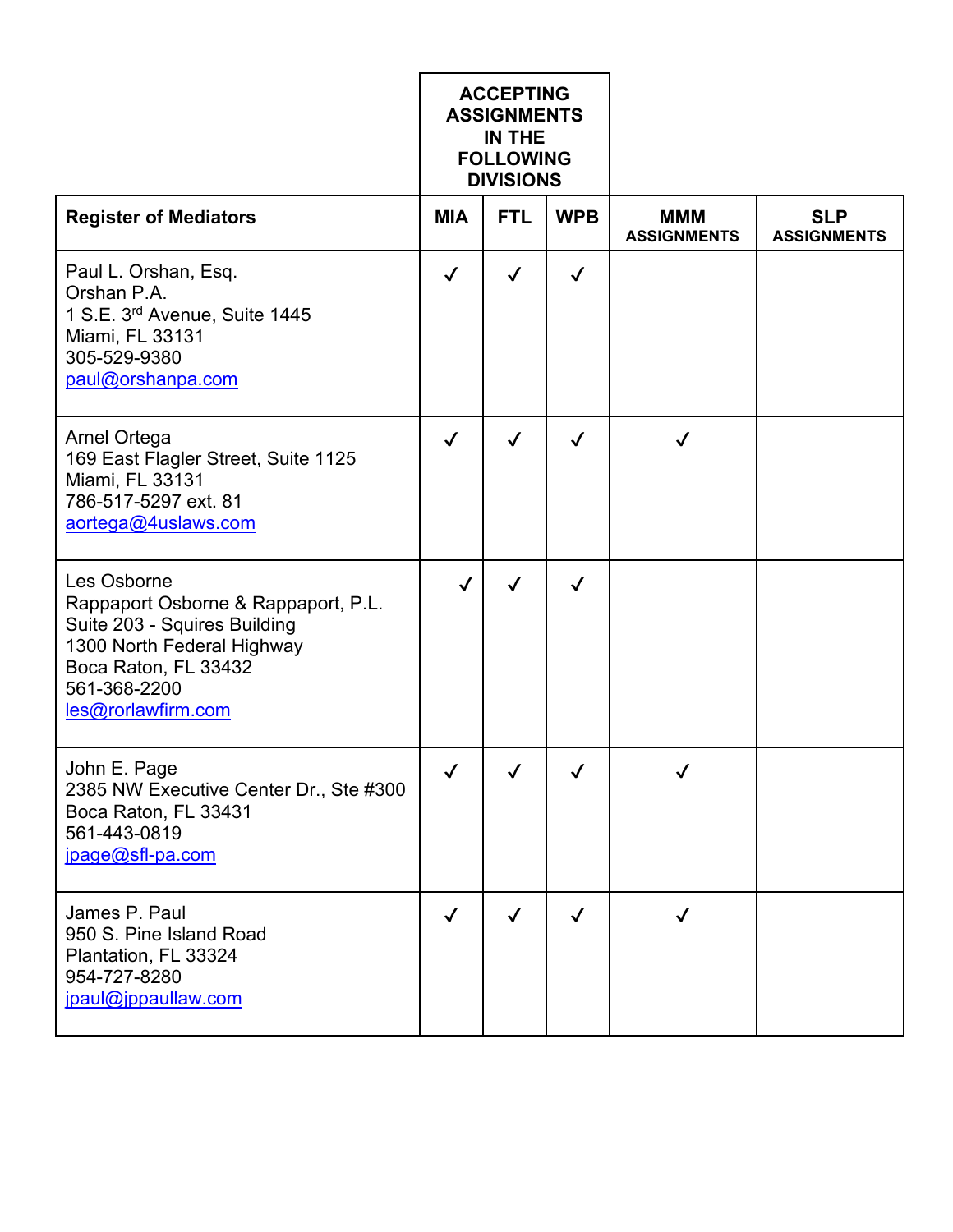|                                                                                                                                              | <b>ACCEPTING</b><br><b>ASSIGNMENTS</b><br>IN THE<br><b>FOLLOWING</b><br><b>DIVISIONS</b> |              |              |                                  |                                  |
|----------------------------------------------------------------------------------------------------------------------------------------------|------------------------------------------------------------------------------------------|--------------|--------------|----------------------------------|----------------------------------|
| <b>Register of Mediators</b>                                                                                                                 | <b>MIA</b>                                                                               | <b>FTL</b>   | <b>WPB</b>   | <b>MMM</b><br><b>ASSIGNMENTS</b> | <b>SLP</b><br><b>ASSIGNMENTS</b> |
| <b>Manuel Perez-Leiva</b><br>8233 Harding Avenue, #402<br>Miami Beach, FL 33141<br>305-299-2681<br>mpl@mpl-lawandmediation.com               | $\checkmark$                                                                             | $\checkmark$ | $\checkmark$ | $\checkmark$                     |                                  |
| Clayton J. Phillips<br>555 Marriott Drive, Suite 315<br>Nashville, TN 37214<br>615-585-4469<br>clay@clayphillipsmediation.com                | $\checkmark$                                                                             | $\checkmark$ | $\checkmark$ |                                  |                                  |
| Mercy B. Pina-Brito, Esq.<br>8900 SW 107th Avenue, #200<br>Miami, FL 33176<br>305-274-1565<br>mpbritolaw@gmail.com                           | ✓                                                                                        | $\checkmark$ |              | $\checkmark$                     |                                  |
| Naomi Potash, Esq.<br>102 Half Moon Circle, H-2<br>Hypoluxo, FL 33462<br>414-429-8047<br>nberman822@aol.com                                  | $\checkmark$                                                                             | ✓            | ✓            |                                  |                                  |
| <b>Ashley Prager Popowitz</b><br>110 SE 6 <sup>th</sup> Street #2400<br>Ft. Lauderdale, FL 33301<br>754-263-1065<br>alp.mediator@mccalla.com | $\checkmark$                                                                             | $\checkmark$ | $\checkmark$ | $\checkmark$                     |                                  |
| John P. Quiñones, IV, Esq.<br>24 North Clyde Avenue<br>Kissimmee, FL 34741<br>407-870-8857<br>jp@courtresolution.com                         | $\checkmark$                                                                             | ✓            | $\checkmark$ |                                  |                                  |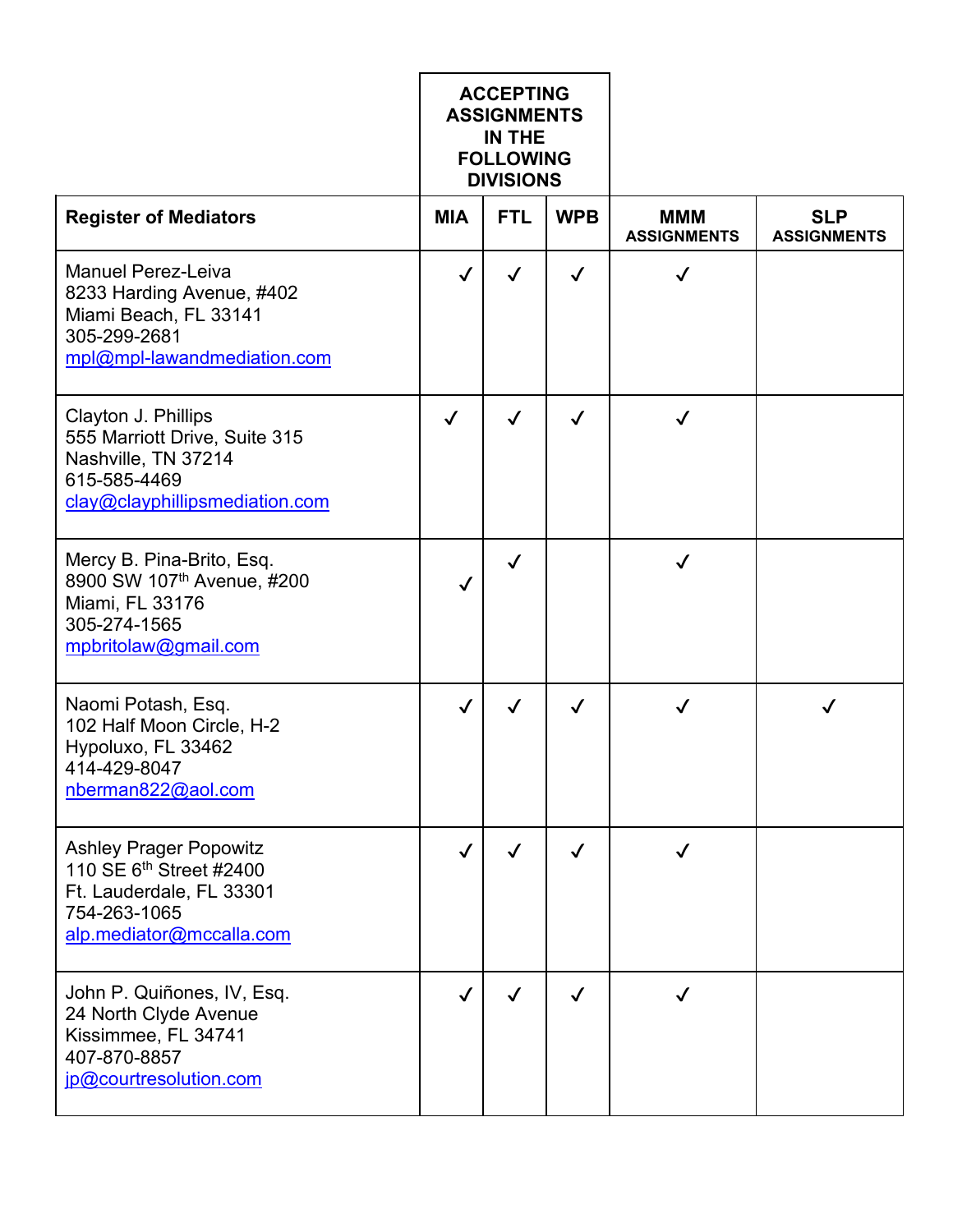|                                                                                                                                                                                         | <b>ACCEPTING</b><br><b>ASSIGNMENTS</b><br>IN THE<br><b>FOLLOWING</b><br><b>DIVISIONS</b> |              |              |                                  |                                  |
|-----------------------------------------------------------------------------------------------------------------------------------------------------------------------------------------|------------------------------------------------------------------------------------------|--------------|--------------|----------------------------------|----------------------------------|
| <b>Register of Mediators</b>                                                                                                                                                            | <b>MIA</b>                                                                               | <b>FTL</b>   | <b>WPB</b>   | <b>MMM</b><br><b>ASSIGNMENTS</b> | <b>SLP</b><br><b>ASSIGNMENTS</b> |
| Kenneth Rappaport<br>Rappaport Osborne & Rappaport, P.L.<br>Suite 203 - Squires Building<br>1300 North Federal Highway<br>Boca Raton, FL 33432<br>561-368-2200<br>office@rorlawfirm.com | ✓                                                                                        | ✓            | $\checkmark$ |                                  |                                  |
| Reneé A. Reed<br>3857 Osprey Point Circle<br>Winter Haven, FL 35884<br>863-224-2678<br>reneereed@hotmail.com                                                                            | $\checkmark$                                                                             | ✓            | ✓            | ✓                                |                                  |
| <b>Kelly Roberts</b><br>2075 Main Street, Suite 23<br>Sarasota, FL 34237<br>941-402-3831<br>conchmediations@gmail.com                                                                   | $\checkmark$                                                                             | $\checkmark$ | $\checkmark$ | $\checkmark$                     |                                  |
| Anthony A. Roca<br>The Roca Law Firm, P.A.<br>6303 Blue Lagoon Drive, Suite # 400<br>Miami, FL 33126<br>305-771-3529<br>www.rocalaw.com<br>tony@rocalaw.com                             | $\checkmark$                                                                             | ✓            | $\checkmark$ | ✓                                |                                  |
| M. Victoria Rodriguez-Echeverria, Esq.<br>9100 S Dadeland Blvd., Suite 1500<br>Miami, FL 33156<br>305-707-7665<br>mvrodriguez-echeverria@mvrepalaw.com                                  | $\checkmark$                                                                             | ✓            | $\checkmark$ | ✓                                |                                  |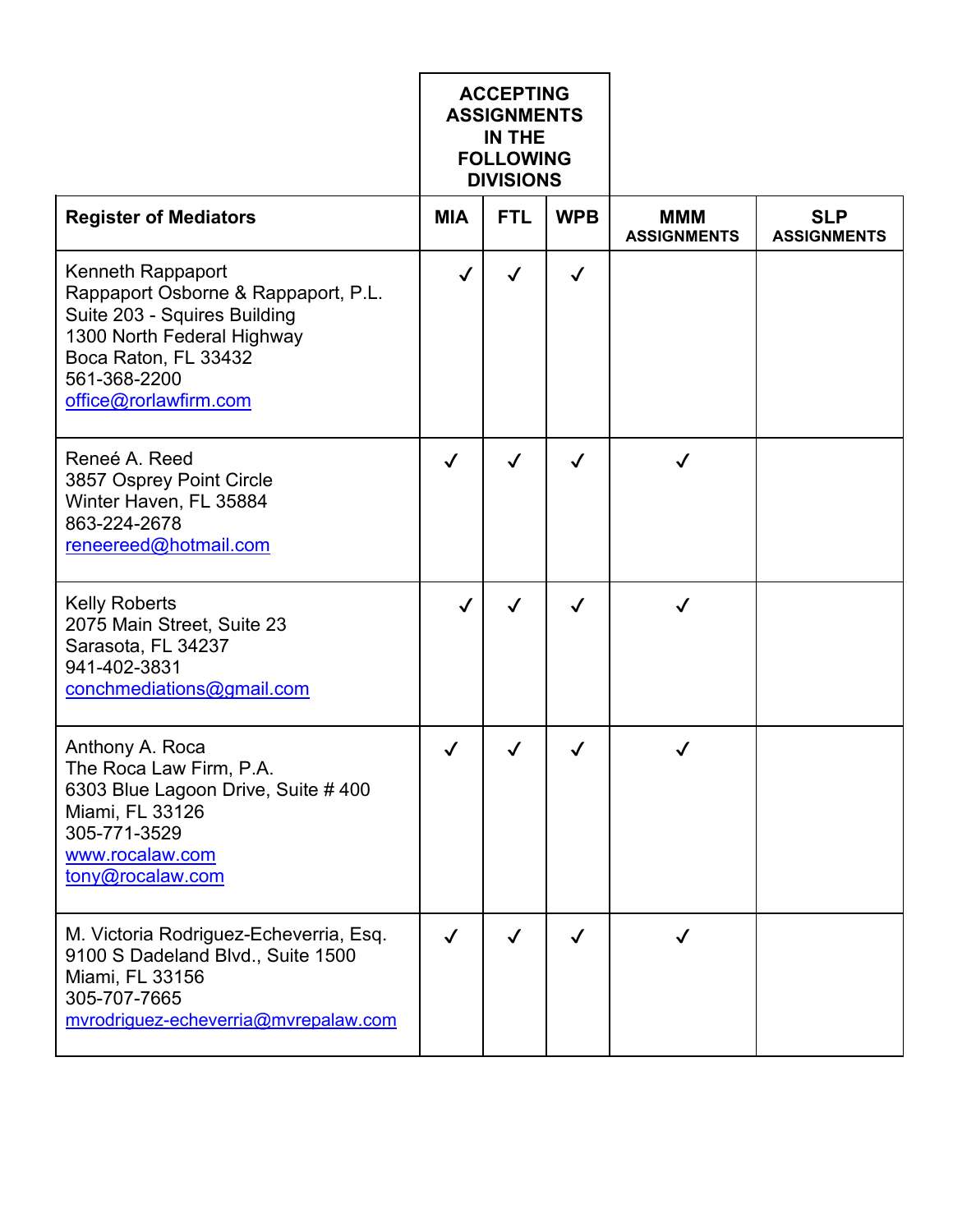|                                                                                                                            | <b>ACCEPTING</b><br><b>ASSIGNMENTS</b><br>IN THE<br><b>FOLLOWING</b><br><b>DIVISIONS</b> |              |              |                                  |                                  |
|----------------------------------------------------------------------------------------------------------------------------|------------------------------------------------------------------------------------------|--------------|--------------|----------------------------------|----------------------------------|
| <b>Register of Mediators</b>                                                                                               | <b>MIA</b>                                                                               | <b>FTL</b>   | <b>WPB</b>   | <b>MMM</b><br><b>ASSIGNMENTS</b> | <b>SLP</b><br><b>ASSIGNMENTS</b> |
| Stephen L. Roof<br>2000 Ponce de Leon Blvd., Suite 600<br>Coral Gables, FL 33134<br>305-219-2994<br>sroof@mindspring.com   | $\checkmark$                                                                             | ✓            | $\checkmark$ | $\checkmark$                     |                                  |
| Ross Rosenberg, Esq.<br>9100 S Dadeland Blvd., Suite 1500<br>Miami, FL 33156<br>305-670-1010<br>rossrosenberglaw@gmail.com | $\checkmark$                                                                             | ✓            |              |                                  |                                  |
| Harry J. Ross, Esq.<br>6100 Glades Road, Suite 211<br>Boca Raton, FL 33434<br>561-482-2400<br>hross@hjrlaw.com             | $\checkmark$                                                                             | $\checkmark$ | $\checkmark$ | $\checkmark$                     |                                  |
| Meah Rothman Tell, Esq.<br>P.O. Box 25490<br>Tamarac, FL 33320<br>954-733-5000<br>meahtell@aol.com                         | $\checkmark$                                                                             | $\checkmark$ | ✓            |                                  |                                  |
| Randall L. Rubin<br>11900 Biscayne Blvd., Suite 740<br>Miami, FL 33181<br>305-892-0111<br>rlr9600@aol.com                  | $\checkmark$                                                                             | $\checkmark$ |              | √                                |                                  |
| D. Jean Ryan<br>8500 SW 92 <sup>nd</sup> Street, Suite 202<br>Miami, FL 33156<br>305-275-2733<br>jryan@ryanlawpa.com       |                                                                                          | ✓            | $\checkmark$ |                                  |                                  |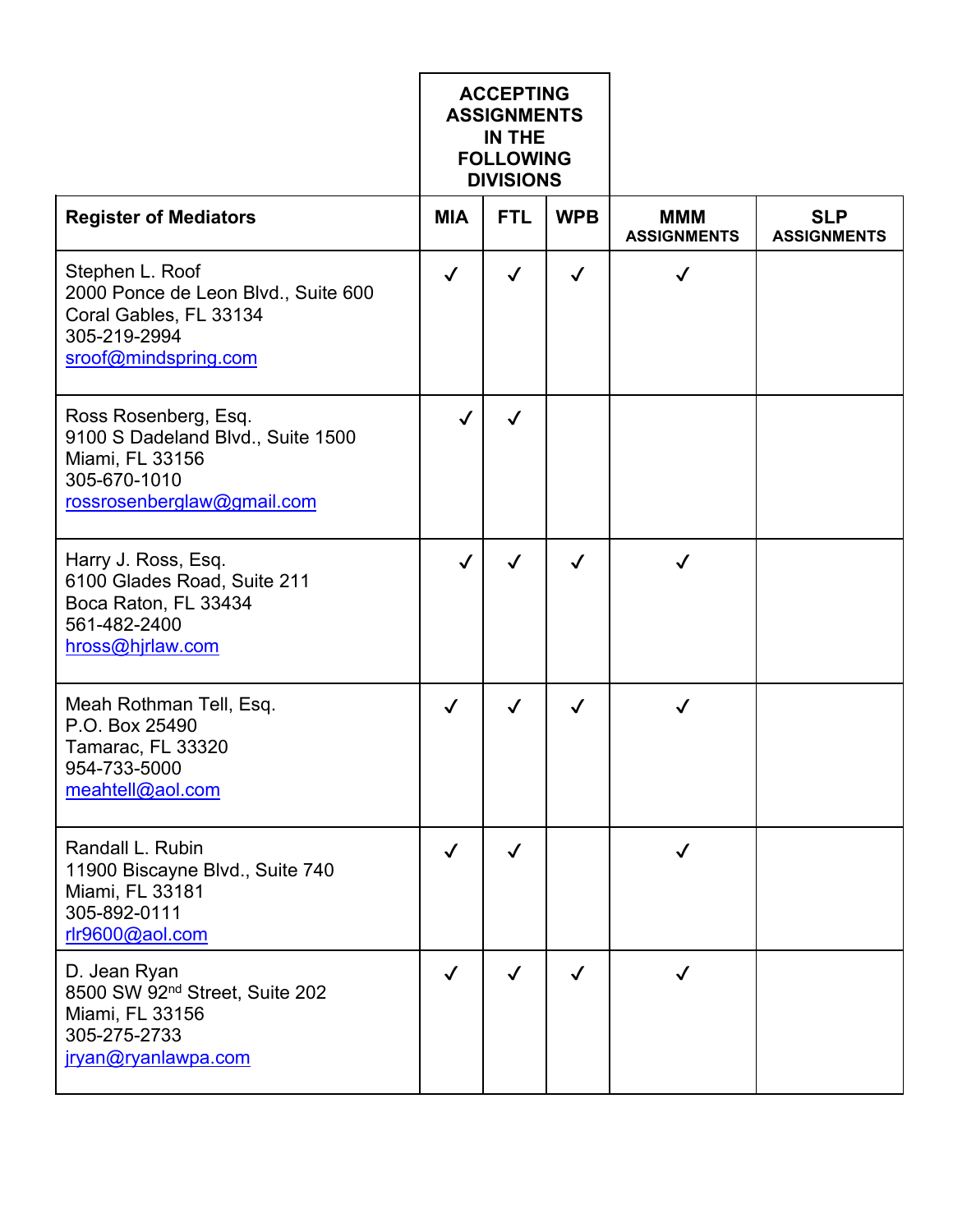|                                                                                                                                                                                              | <b>ACCEPTING</b><br><b>ASSIGNMENTS</b><br>IN THE<br><b>FOLLOWING</b><br><b>DIVISIONS</b> |              |              |                                  |                                  |
|----------------------------------------------------------------------------------------------------------------------------------------------------------------------------------------------|------------------------------------------------------------------------------------------|--------------|--------------|----------------------------------|----------------------------------|
| <b>Register of Mediators</b>                                                                                                                                                                 | <b>MIA</b>                                                                               | <b>FTL</b>   | <b>WPB</b>   | <b>MMM</b><br><b>ASSIGNMENTS</b> | <b>SLP</b><br><b>ASSIGNMENTS</b> |
| Charles M. Salas III<br><b>Charles M. Salas and Associates</b><br>Attorneys and Counsellors at Law<br>2829 Bird Avenue, Suite 272<br>Miami, FL 33133<br>$(305)$ 358-5874<br>cmsls3@yahoo.com | $\checkmark$                                                                             | $\checkmark$ | $\checkmark$ |                                  |                                  |
| Diane C. Sands<br>P.O. Box 33685<br>Palm Beach Gardens, FL 33420<br>dianecsands@me.com                                                                                                       |                                                                                          |              | $\checkmark$ | $\bm{\mathcal{J}}$               |                                  |
| James Schwitalla, Esq.<br>Agreeable Mediations, Inc.<br>12954 SW 133 Court<br>Miami, FL 33186<br>305-278-0811<br>jws@MiamiBKC.net                                                            | $\checkmark$                                                                             | $\checkmark$ |              | $\checkmark$                     |                                  |
| Patrick S. Scott<br>Gray, Robinson<br>Attorneys at Law<br>401 East Las Olas Blvd., Suite 1850<br>Ft. Lauderdale, FL 33303-9998<br>954-761-8111<br>patrick.scott@gray-robinson.com            | √                                                                                        |              | ✓            |                                  |                                  |
| Peter E. Shapiro<br>1351 Sawgrass Corporate Parkway<br>Ft. Lauderdale, FL 33323<br>954-317-2133<br>pshapiro@shapirolawpa.com                                                                 | $\checkmark$                                                                             | ✓            | $\checkmark$ | ✓                                |                                  |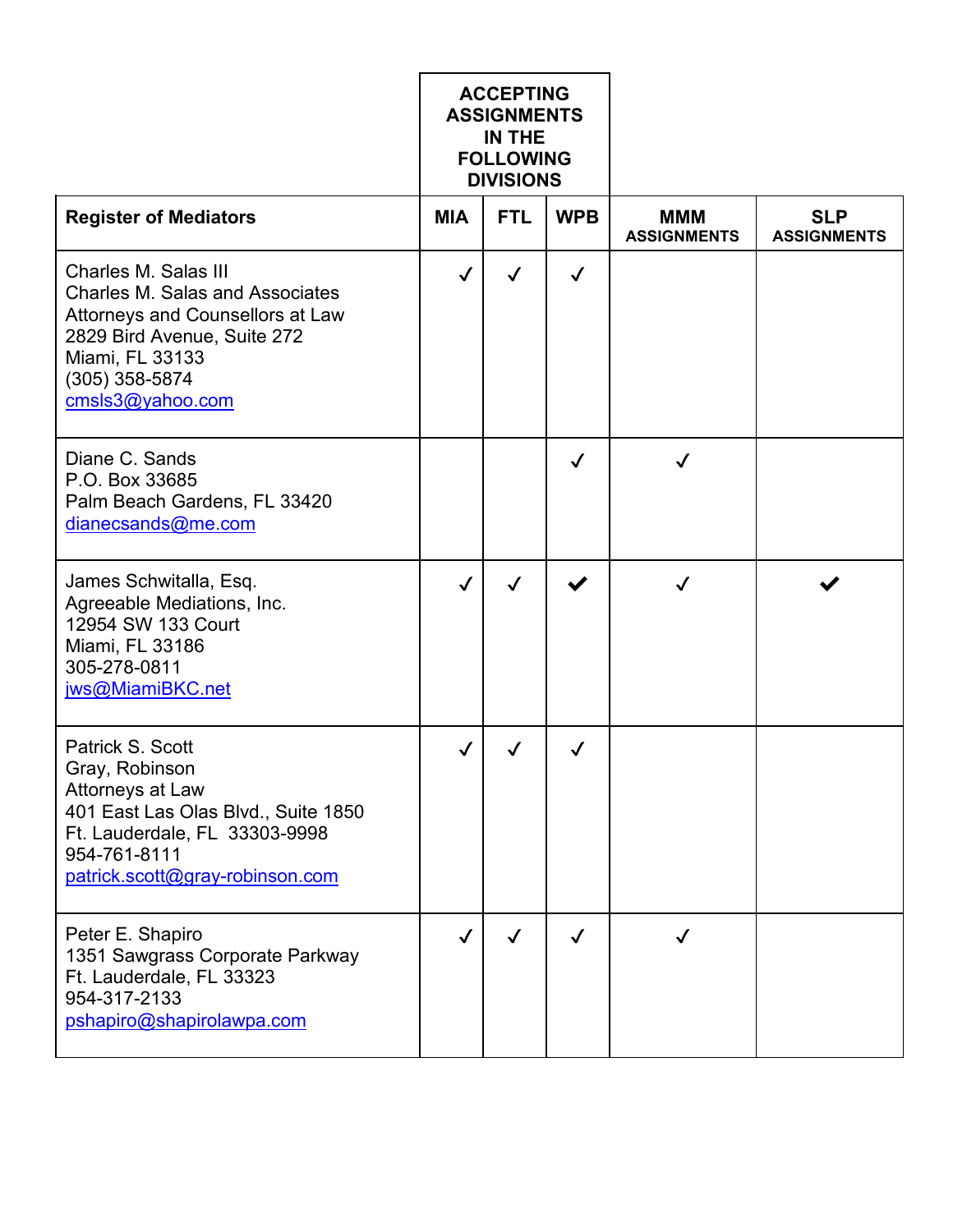|                                                                                                                                                                         | <b>ACCEPTING</b><br><b>ASSIGNMENTS</b><br>IN THE<br><b>FOLLOWING</b><br><b>DIVISIONS</b> |              |              |                                  |                                  |
|-------------------------------------------------------------------------------------------------------------------------------------------------------------------------|------------------------------------------------------------------------------------------|--------------|--------------|----------------------------------|----------------------------------|
| <b>Register of Mediators</b>                                                                                                                                            | <b>MIA</b>                                                                               | <b>FTL</b>   | <b>WPB</b>   | <b>MMM</b><br><b>ASSIGNMENTS</b> | <b>SLP</b><br><b>ASSIGNMENTS</b> |
| <b>Robin Caral Shaw</b><br>2255 Glades Road, Suite 324A<br>Boca Raton, FL 33431<br>561-989-2229<br>Robin@LadyMediator.net<br>LadyMediator@gmail.com<br>rcshaw@rcspa.net | $\checkmark$                                                                             | $\checkmark$ | $\checkmark$ | $\checkmark$                     |                                  |
| Frances D. Sheehy<br>Law Office of Frances D. Sheehy<br>5481 Wiles Road, Suite 502<br>Coconut Creek, FL 33073<br>954-449-9880<br>fsheehy@att.net                        |                                                                                          | $\checkmark$ |              | $\checkmark$                     |                                  |
| David J. Shulevitz<br>244 Biscayne Blvd. - Suite 1003<br>Miami, FL 33132<br>305-790-9800<br>dshulevitz@gmail.com                                                        | $\checkmark$                                                                             | $\checkmark$ |              | ✓                                |                                  |
| Leonard I. Singer<br>1860 Forest Hill Blvd., Suite 201<br>West Palm Beach, FL 33406<br>561-433-4200<br>LisEsquire@aol.com                                               |                                                                                          |              | $\checkmark$ | $\checkmark$                     |                                  |
| John B. Sochacki, Esq.<br>P.O. Box 3853<br>Lantana, FL 33465<br>561-233-9011<br>flmediator@gmail.com                                                                    | $\checkmark$                                                                             | $\checkmark$ | $\checkmark$ | ✓                                |                                  |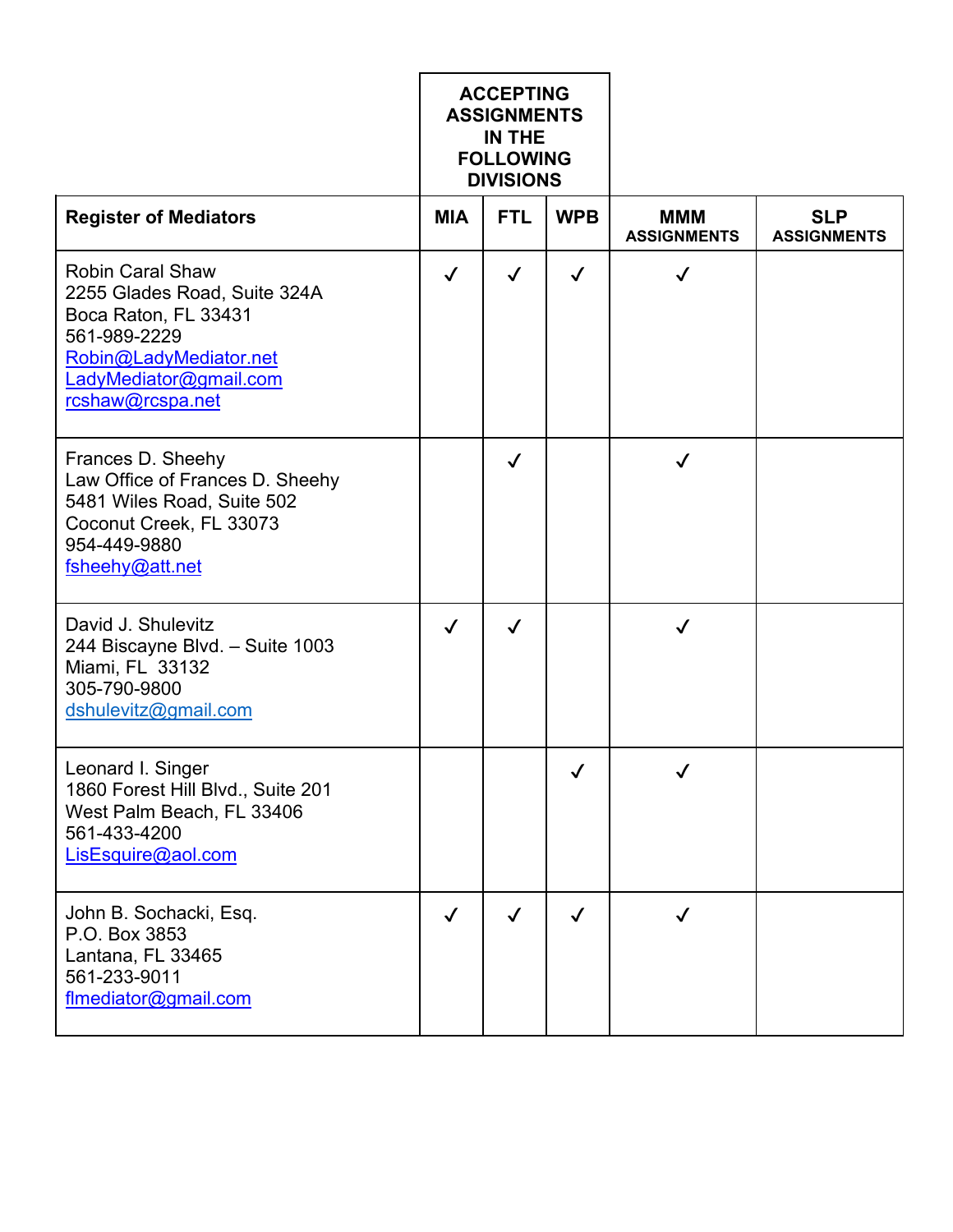|                                                                                                                                                                                  | <b>ACCEPTING</b><br><b>ASSIGNMENTS</b><br>IN THE<br><b>FOLLOWING</b><br><b>DIVISIONS</b> |              |              |                                  |                                  |
|----------------------------------------------------------------------------------------------------------------------------------------------------------------------------------|------------------------------------------------------------------------------------------|--------------|--------------|----------------------------------|----------------------------------|
| <b>Register of Mediators</b>                                                                                                                                                     | <b>MIA</b>                                                                               | <b>FTL</b>   | <b>WPB</b>   | <b>MMM</b><br><b>ASSIGNMENTS</b> | <b>SLP</b><br><b>ASSIGNMENTS</b> |
| Harris K. Solomon, Esq.<br><b>Brinkley Morgan</b><br>Attorneys at Law<br>200 E. Las Olas Blvd., 19th Floor<br>Ft. Lauderdale, FL 33301<br>954-522-2200<br>www.brinkleymorgan.com |                                                                                          | $\checkmark$ | $\checkmark$ |                                  |                                  |
| Tracye K. Solove<br>12002 SW 128 Court, Suite 201<br>Miami, FL 33186<br>305-612-0800<br>Tracye@solovelawfirm.com                                                                 | $\checkmark$                                                                             |              |              |                                  |                                  |
| <b>Danielle Spradley</b><br>4600 Sheridan Street - #303<br>Hollywood, FL 33021<br>305-428-2620<br>dmspradley@bmslawgroup.com                                                     | $\checkmark$                                                                             | $\checkmark$ |              | $\checkmark$                     |                                  |
| Traci K. Stevenson<br>P.O. Box 86690<br>Madeira Beach, FL 33738<br>727-397-4838<br>tracikstevenson@gmail.com                                                                     | $\checkmark$                                                                             | $\checkmark$ | ✓            | ✓                                |                                  |
| Robert A. Stiberman<br>2601 Hollywood Boulevard<br>Hollywood, FL 33020<br>954-922-2283<br>Imm@stibermanlaw.com                                                                   | $\checkmark$                                                                             | $\checkmark$ | $\checkmark$ | $\checkmark$                     |                                  |
| Stella Suarez-Rita<br>500 Australian Ave South, 5th Floor<br>West Palm Beach, FL 33401<br>561-932-1677<br>info@professionalmediators.net                                         | $\checkmark$                                                                             | ✓            | $\checkmark$ | ✓                                |                                  |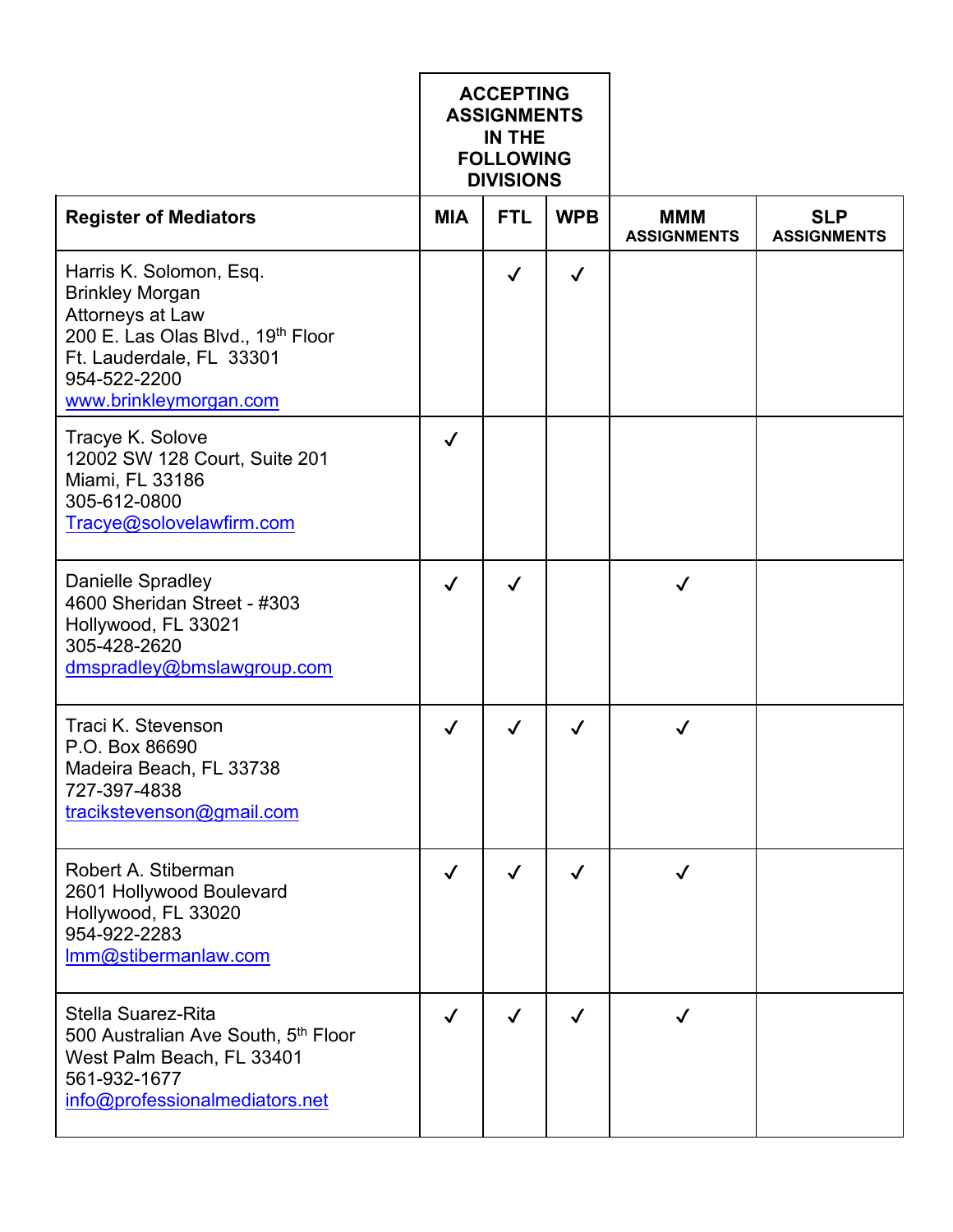|                                                                                                                                                                    | <b>ACCEPTING</b><br><b>ASSIGNMENTS</b><br>IN THE<br><b>FOLLOWING</b><br><b>DIVISIONS</b> |              |              |                                  |                                  |
|--------------------------------------------------------------------------------------------------------------------------------------------------------------------|------------------------------------------------------------------------------------------|--------------|--------------|----------------------------------|----------------------------------|
| <b>Register of Mediators</b>                                                                                                                                       | <b>MIA</b>                                                                               | <b>FTL</b>   | <b>WPB</b>   | <b>MMM</b><br><b>ASSIGNMENTS</b> | <b>SLP</b><br><b>ASSIGNMENTS</b> |
| William C. Sussman, P.A.<br>P.O. Box 565175<br>Miami, FL 33256-5175<br>305-668-9648<br>bill@equityman,com<br>www.equityman.com or<br>www.mediatorman.com           | $\checkmark$                                                                             | $\checkmark$ | $\checkmark$ | $\checkmark$                     |                                  |
| Billie Tarnove, Esq.<br>P.O. Box 23536<br>Fort Lauderdale, FL 33307<br>954-229-1984<br>tarnoveb@comcast.net                                                        | $\checkmark$                                                                             | $\checkmark$ | $\checkmark$ | $\checkmark$                     |                                  |
| Michael A. Tessitore<br>Moran Kidd Lyons Johnson & Berkson, PA<br>111 N. Orange Avenue, Suite 900<br>Orlando, FL 32801<br>407-841-4141<br>mtessitore@morankidd.com | $\checkmark$                                                                             | $\checkmark$ | $\checkmark$ | $\checkmark$                     |                                  |
| Milton Thurm, Esq.<br>19357 Cedar Glen Drive<br>Boca Raton, FL 33434<br>561-470-7607<br>miltonthurm@aol.com                                                        | $\checkmark$                                                                             | ✓            | ✓            |                                  |                                  |
| Paula C. Tighe<br>Earnest/Tighe Law Firm, P.A.<br>103 N.E. 4 <sup>th</sup> Street<br>Fort Lauderdale, FL 33301<br>954-525-5644<br>paula.tighe@earnestlaw.com       | $\checkmark$                                                                             | $\checkmark$ | $\checkmark$ | $\checkmark$                     |                                  |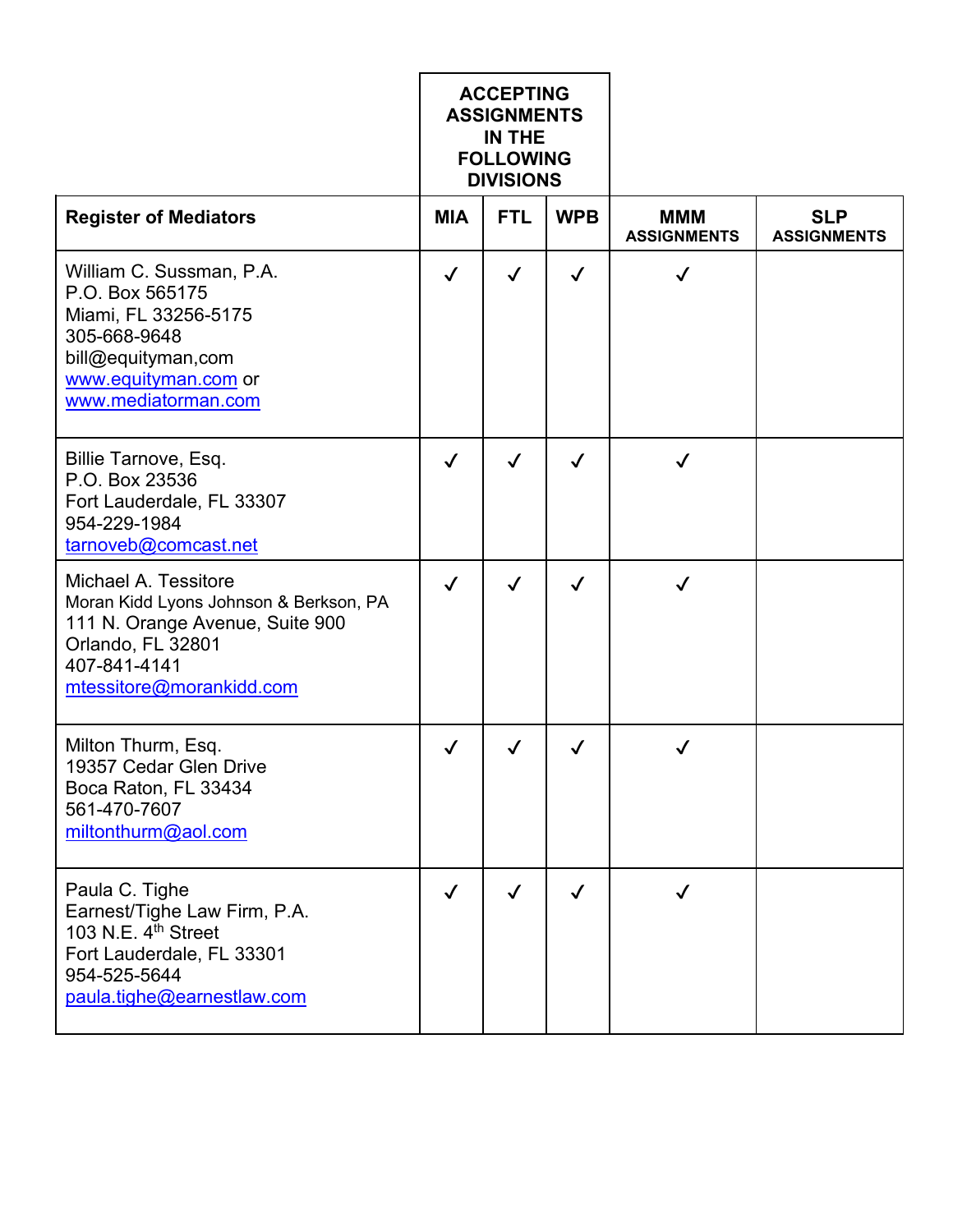|                                                                                                                                  | <b>ACCEPTING</b><br><b>ASSIGNMENTS</b><br>IN THE<br><b>FOLLOWING</b><br><b>DIVISIONS</b> |              |              |                                  |                                  |
|----------------------------------------------------------------------------------------------------------------------------------|------------------------------------------------------------------------------------------|--------------|--------------|----------------------------------|----------------------------------|
| <b>Register of Mediators</b>                                                                                                     | <b>MIA</b>                                                                               | <b>FTL</b>   | <b>WPB</b>   | <b>MMM</b><br><b>ASSIGNMENTS</b> | <b>SLP</b><br><b>ASSIGNMENTS</b> |
| Lisa Torelli McCue<br>1600 S. Federal Highway, Suite 750<br>Pompano Beach, FL 33062<br>954-235-2041<br>lisamccue@outlook.com     | $\checkmark$                                                                             | $\checkmark$ | $\checkmark$ | $\checkmark$                     |                                  |
| Debra Toole Fromang<br>1912 Nebraska Avenue<br>Ft. Pierce, FL 34950<br>772-321-3366<br>fromangid@aol.com                         | $\checkmark$                                                                             | $\checkmark$ | $\checkmark$ | $\checkmark$                     |                                  |
| Dorota Trzeciecka<br>8958 Froude Avenue<br>Surfside, FL 33154<br>305-439-0464<br>dorota@alternativeconflictresolutions.com       | $\checkmark$                                                                             | $\checkmark$ | $\checkmark$ | $\checkmark$                     |                                  |
| Sidney Turner, LLC<br>4800 N. Federal Highway, Suite 307B<br>Boca Raton, FL 33431<br>561-208-6383<br>sturner@sidneyturnerllc.com | $\checkmark$                                                                             | $\checkmark$ | $\checkmark$ | $\checkmark$                     |                                  |
| Lynn S. Waterman<br>P.O. Box 530948<br>Miami Shores, FL 33153-0948<br>305-758-4074<br>lynn@settlementsolutionscorp.com           | $\checkmark$                                                                             | $\checkmark$ | $\checkmark$ | √                                |                                  |
| Robin I. Willner<br>1453 Commodore Way<br>Hollywood, FL 33019<br>305-794-8185<br>rwillner@bellsouth.net                          | $\checkmark$                                                                             | $\checkmark$ |              | $\checkmark$                     |                                  |